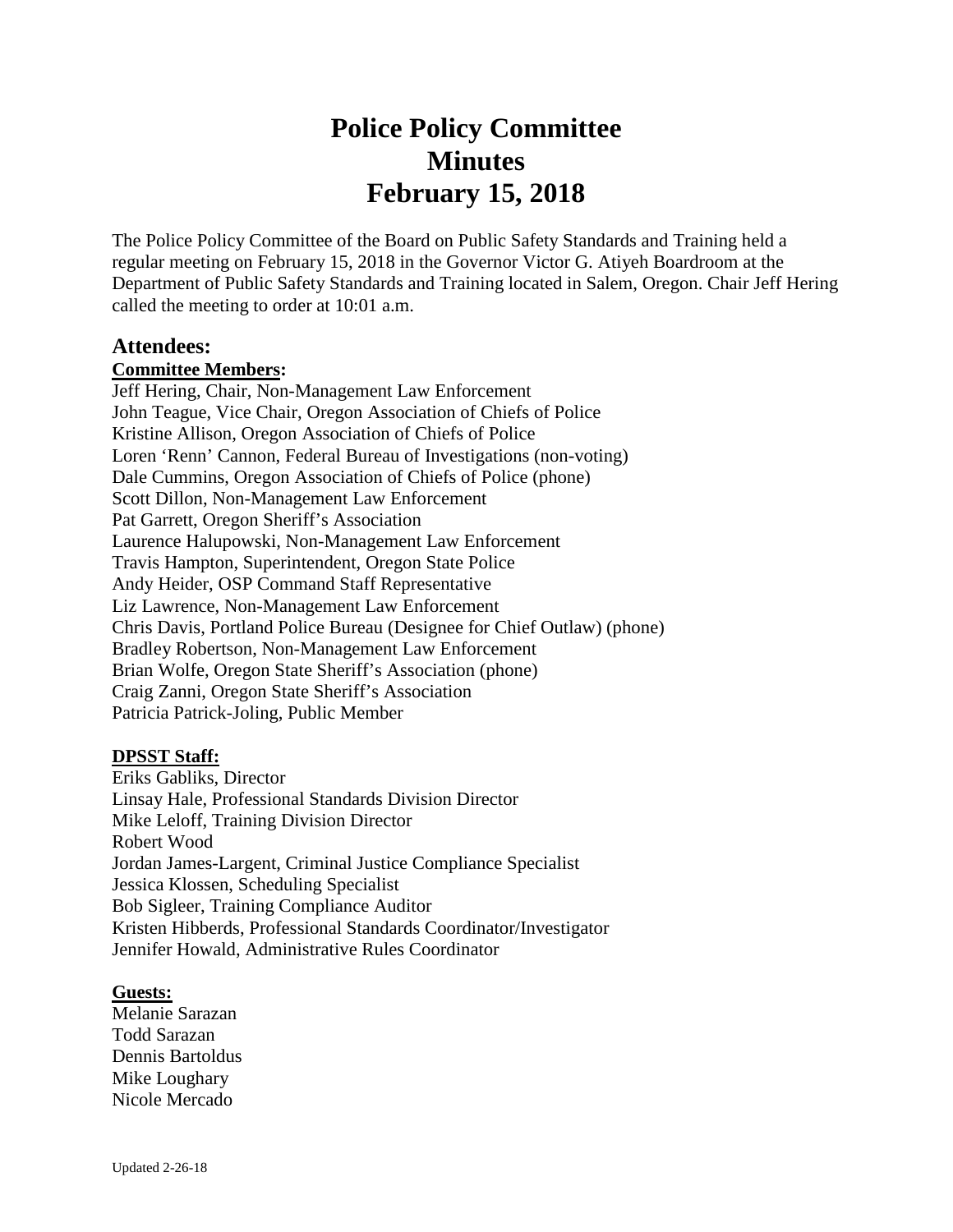Derek Ashton Larry O'Dea Kay O'Dea Neil Taylor Kelly Degman, Washington County Sheriff's Office

ৰ্ক ৰ্ক ৰ্ক

#### **1. Introductions**

Introductions of members, guest and staff were presented.

#### **2. Minutes of November 16, 2017 Meeting** Approve the minutes of the November 16, 2017 Police Policy Committee meeting.

• *John Teague moved that the committee approve the minutes of the November 16, 2017 Police Policy Committee meeting. Craig Halupowski seconded the motion. The motion carried unanimously.*

#### **3. \*Proposed Rule Adoption for OAR 259 Division 8 – Signature Authorities**  Presented by Jennifer Howald

DPSST uses a variety of forms to capture information regarding the employment, training and certification of Oregon's criminal justice public safety officers. DPSST staff requested the Criminal Justice Management/Executive Certification Workgroup review the current signature authorities to determine if a single signature authority could be applied to all of the forms for consistency. The Workgroup recommended making all forms follow the same signature requirements as the current requirement for the F-4 personnel action report; requiring a signature by a department head or a certified public safety professional designated by the department head, with the exception to the F-6 Course Attendance Roster which may continue to be signed by independent instructors or sponsoring entities that are not affiliated with a law enforcement unit or public or private safety agency.

- *John Teague moved to recommend that the Board adopt the Workgroup's recommended changes to the signature authorities on DPSST forms as defined in the draft rule language and that the Board approve filing the changes to OAR 259 Division 8 as a permanent rule change with the Secretary of State if no comments are received. Patricia Patrick-Joling seconded the motion. The motion passed unanimously.* 
	- *By consensus the committee found no fiscal impact to small businesses.*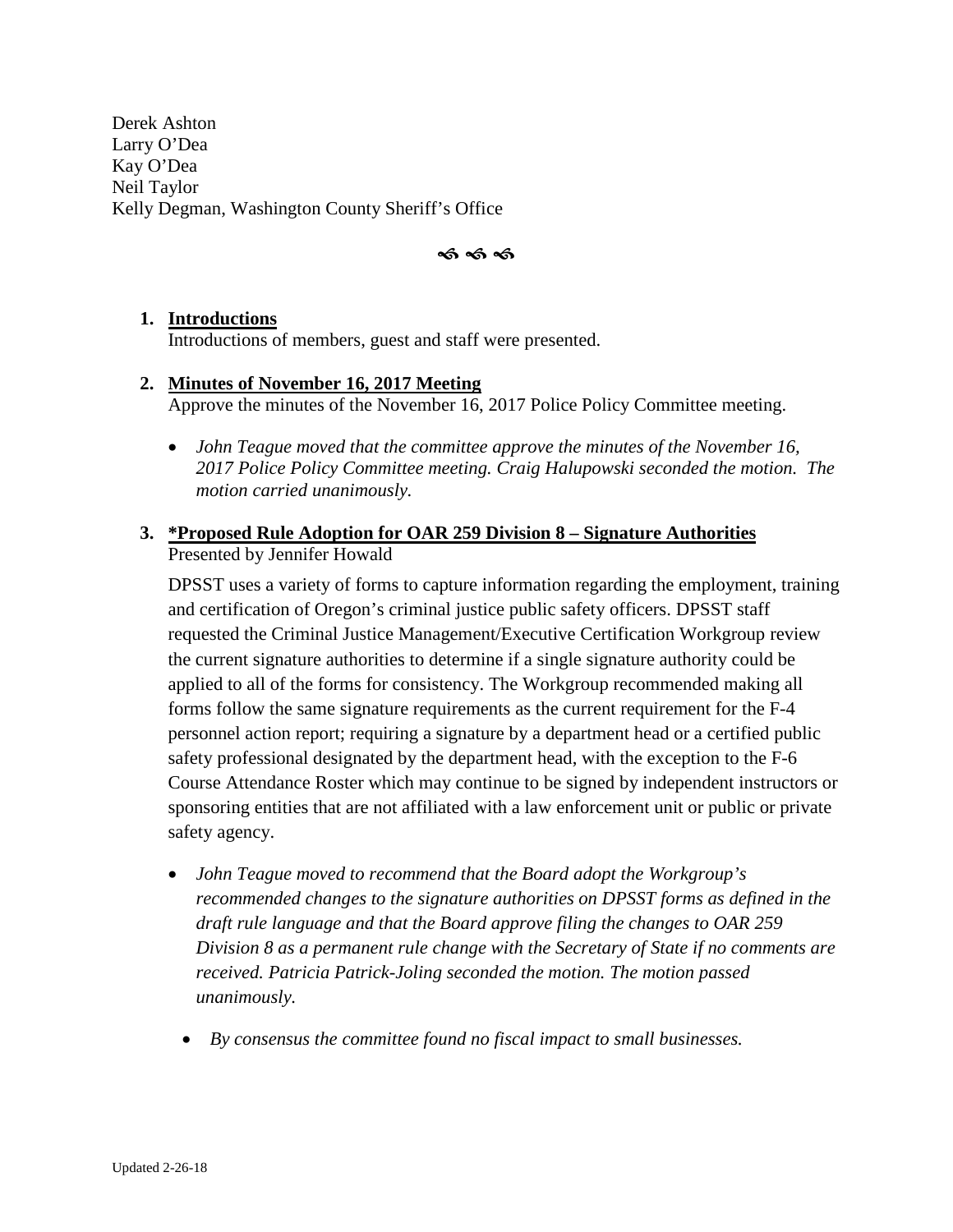#### **4. \*Proposed Rule Change for OARs 259-008-0040 and 259-008-0060 – Nine Months Experience Required for Basic Certification**  Presented by Jennifer Howald

Current rule language requires a public safety officer to have completed a minimum of nine months of employment in their certifiable position prior to becoming eligible to apply for basic certification. Recently staff received inquiries into the purpose for this experience requirement. Staff conducted research on the history of the requirement, but found no records providing a clear statement of the intent or purpose of this standard. Upon review, the Criminal Justice Management/Executive Certification Workgroup recommended removing the minimum employment requirement for basic certification allowing a public safety officer who meets all other certification requirements to apply for basic certification.

- *Patricia Patrick-Joling moved to recommend that the Board adopt the changes removing the requirement for nine months experience for basic certification as defined in the draft rule language and that the Board approve filing the changes to OAR 259-008-0040 and 259-008-0060 as a permanent rule change with the Secretary of State if no comments are received. Pat Garrett seconded the motion. The motion passed unanimously.*
- *By consensus the committee found no fiscal impact to small businesses.*

# **5. \*Proposed Rule Change for OARs 259-008-0005, 259-008-0020, 259-008-0060, 259- 008-0064 and 259-008-0065 – Multi-Discipline Certification**

Presented by Jennifer Howald

In light of the adoption of the new law enforcement maintenance standards, the standards for the issuance and maintenance of multi-discipline certification were reviewed by the Criminal Justice Management/Executive Certification Workgroup. The Workgroup recommended the following:

- o Removing the requirement that law enforcement officers certified in multiple law enforcement disciplines complete an additional 20 hours of training annually; and
- o The added requirement that employing agencies designate a multi-disciplined officer's primary discipline and the use of the primary discipline designation for the accrual of years of experience toward additional levels of certification.
- *Patricia Patrick-Joling moved to recommend that the Board adopt the Workgroup's recommended changes removing to the issuance and maintenance of multi-discipline certification as defined in the draft rule language and that the Board approve filing the changes to OAR 259-008-0005, 259-008-0020, 259-008-0060, 259-008-0064 and*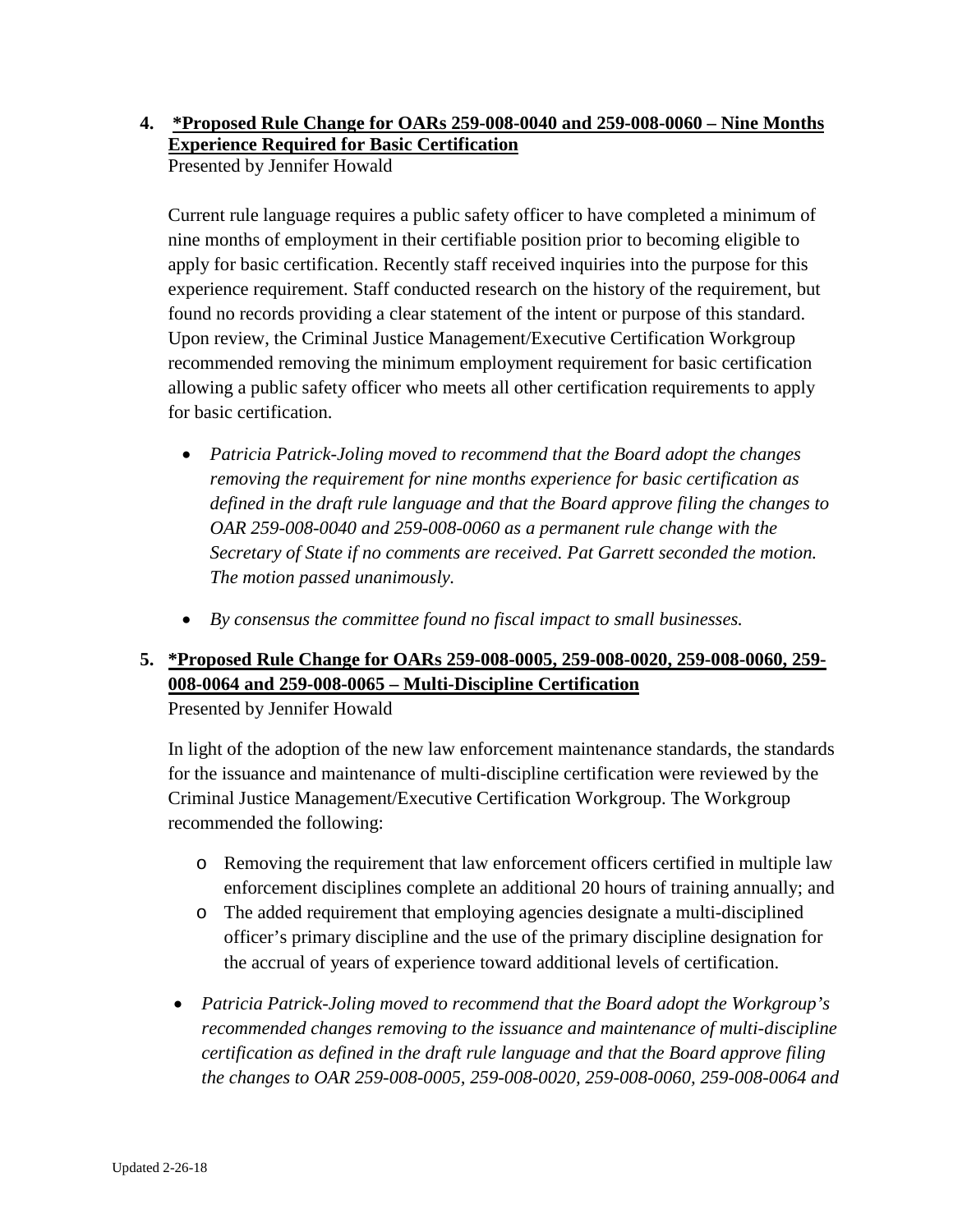*259-008-0065 as a permanent rule change with the Secretary of State if no comments are received. Craig Zanni seconded the motion. The motion passed unanimously.* 

• *By consensus the committee found no fiscal impact to small businesses.* 

# **6. \*Proposed Rule Change for OAR 259-008-0100 – Updates to the Retirement Card Program**

Presented by Jennifer Howald

Under current rule, DPSST may issue a retirement card based upon a combination of age and years of service in Oregon if requested by the employing agency. DPSST staff requested the Criminal Justice Management/Executive Certification Workgroup to review the retirement card program in its entirety to determine if this program is still relevant and in line with the current needs of constituents and DPSST. Upon review, the Workgroup determined that the award of recognition of service for a public safety officer's career continues to be an important program. The Workgroup developed the following recommendations to address the issues that affect the current administration of the retirement card program:

- o Eliminating the age criteria from the eligibility requirements and amending the minimum years of experience from 5 years of service to 20 years of service in a certifiable public safety officer discipline and in service to the state of Oregon.
- o The Department will continue to administer the program as an "at the request of the employing agency" process.
- o The program will transition to recognition of service program. The award of any recognition materials does not prevent a public safety officers' certification from lapsing, grant the officer any authority to provide services or exempt the officer from any handgun licensing requirements. The wallet card portion of the program will be eliminated and the recognition letter will be amended to avoid confusion.
- o Expanding the program to include resignations in addition to retirements to help reinforce the purpose of the program which is to recognize service to Oregon.
- o Public safety officers who are the subject of a moral fitness review will be ineligible to receive recognition of service until a final determination has been made regarding their certification as a public safety officer.
- *John Teague moved to recommend that the Board adopt the Workgroup's recommended changes to retirement/recognition of service program as defined in the draft rule language and that the Board approve filing the changes to OAR 259-008-0100 as a permanent rule change with the Secretary of State if no comments are received. Patricia Patrick-Joling seconded the motion. The motion passed unanimously.*
- *By consensus the committee found no fiscal impact to small businesses*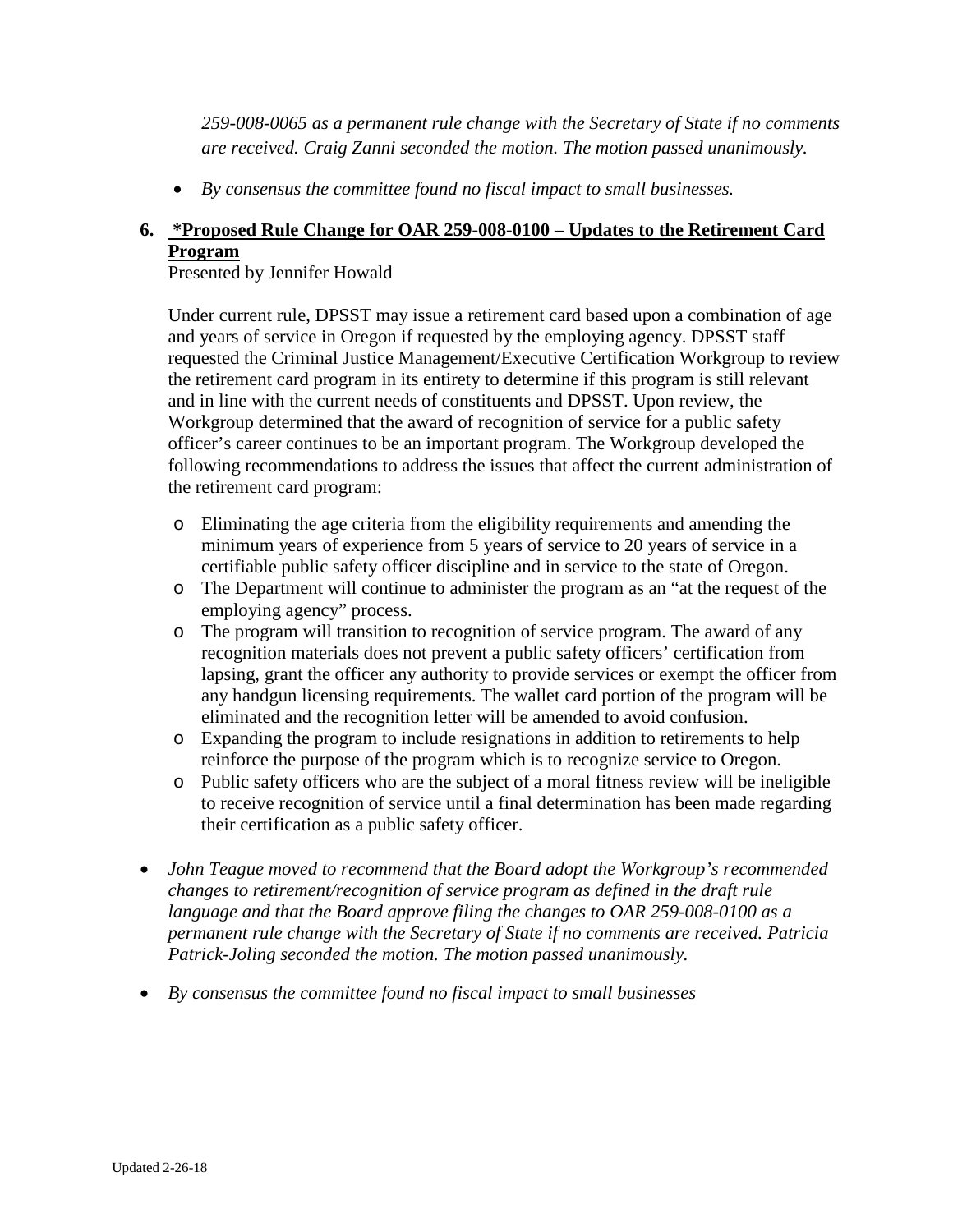## **7. \*Administrative Closures**

Presented by Kristen Hibberds

| Officer                                         | Certifications                      | Summary                                                                                                                                              | Flagged for<br>Review<br>(if hired in<br>future) |
|-------------------------------------------------|-------------------------------------|------------------------------------------------------------------------------------------------------------------------------------------------------|--------------------------------------------------|
| Westmoreland, Loren #<br>48476 Bend PD          | Basic and<br>Intermediate<br>Police | Probationary Discharge -<br>Performance based                                                                                                        | N <sub>0</sub>                                   |
| Hackstedt, Cory #56735<br>Albany PD             | Not Certified                       | Resignation in Lieu of<br>Termination-<br>Performance based                                                                                          | N <sub>0</sub>                                   |
| McKenzie, Gatlin #56877<br>Albany PD            | Not Certified                       | Resignation in Lieu of<br>Termination -<br>Performance based                                                                                         | N <sub>0</sub>                                   |
| Amen, Dylan #55866<br>Salem PD                  | Not Certified                       | <b>Resignation During</b><br>Investigation -<br>Dishonesty based. If<br>employed in future,<br>review will be required.                              | Yes                                              |
| Scott, Brandon #57815<br>Salem PD               | Not Certified                       | Resignation in Lieu of<br>Termination -<br>Dishonesty based. If<br>employed in future,<br>review will be required.                                   | Yes                                              |
| Stevens, Cory #55007<br><b>Cottage Grove PD</b> | Not Certified                       | Hired as a police officer<br>and disclosed 2003<br><b>Reckless Driving</b><br>Conviction. Only<br>conviction and it<br>occurred over 7 years<br>ago. | N <sub>0</sub>                                   |

• *Patricia Patrick-Joling moved to approve the recommendations made by staff to administratively close the above listed cases. John Teague seconded the motion. The motion carried unanimously.* 

#### **8. \*Sarazin, Todd DPSST # 22892 – Administrative Closures** Presented by Kristen Hibberds

Todd Sarazin was discharged from employment as a police officer with the Newport Police Department on June 21, 2016. Investigative materials were received related to the conduct that led to Mr. Sarazin's termination. Upon review of these materials, it was determined that Mr. Sarazin's conduct violated the Board's discharge for cause standards in effect at the time based upon the allegations in the termination letter that he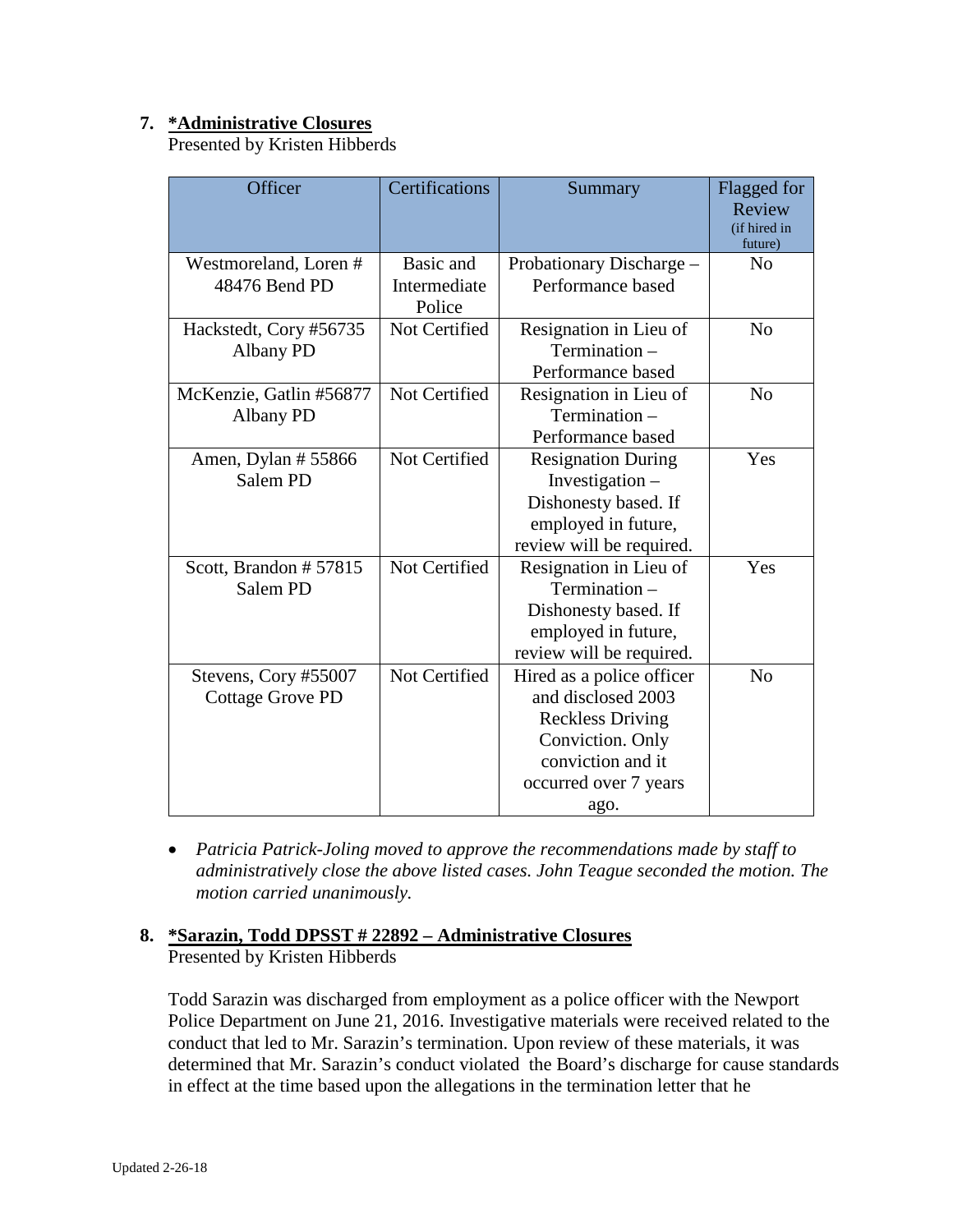misrepresented and minimized his behavior on February  $28<sup>th</sup>$  and  $29<sup>th</sup>$  in which allegedly kicked and hit a large recycling bin in anger.

After further review of this matter using the new standards, staff does not believe there is a preponderance of the evidence that Sarazin engaged in conduct that violates the Board's certification standards. As such staff is recommending the administrative closure on this case.

• *Patricia Patrick-Joling moved to approve the recommendations made by staff to administratively close the above listed case. Craig Zanni seconded the motion. The motion carried unanimously.* 

## 9. **\*Hewitt, Megan DPSST # 31385 – Hillsboro Police Department; Basic, Intermediate, Advanced, Supervisory, and Management Police Certifications**

The issue in this case: On January 10, 2017, DPSST received a Personnel Action Request (F-4) from Hillsboro Police Department (HPD) indicating that Hewitt had resigned during an investigation. On November 16, 2017, the PPC requested that staff provide records un-redacted and return the matter to them in February.

| Vote/Consensus                                | Second         | Vote         | Outcome              |
|-----------------------------------------------|----------------|--------------|----------------------|
| Craig Halupowski moved that the Police        | Patricia       | 15 ayes; $0$ | <b>Motion</b> passes |
| Policy Committee adopts the staff report      | Patrick-Joling | nays         | unanimously.         |
| as the record upon which its                  |                |              |                      |
| recommendations are based.                    |                |              |                      |
| Consensus reached that Hewitt's conduct       | Patricia       | $15$ ayes, 0 | Motion passes        |
| did involve Gross Misconduct as               | Patrick-Joling | nays         | unanimously.         |
| defined in Administrative Rule by             |                |              |                      |
| deliberately and recklessly threatening       |                |              |                      |
| co-workers. She threatened the                |                |              |                      |
| operations of his agency when by              |                |              |                      |
| spreading rumors about other employees        |                |              |                      |
| and the time she spent on non-work            |                |              |                      |
| related activities. After receiving a         |                |              |                      |
| directive to not discuss the investigation    |                |              |                      |
| she violated the directive further            |                |              |                      |
| demonstrating his disregard for the rules     |                |              |                      |
| that impact the efficient operation of the    |                |              |                      |
| agency.                                       |                |              |                      |
|                                               |                |              |                      |
| Craig Halupowski moved that this Gross        |                |              |                      |
| <b>Misconduct</b> when considered alone rises |                |              |                      |
| to the level to warrant action against the    |                |              |                      |
| officer's certification.                      |                |              |                      |
|                                               |                |              |                      |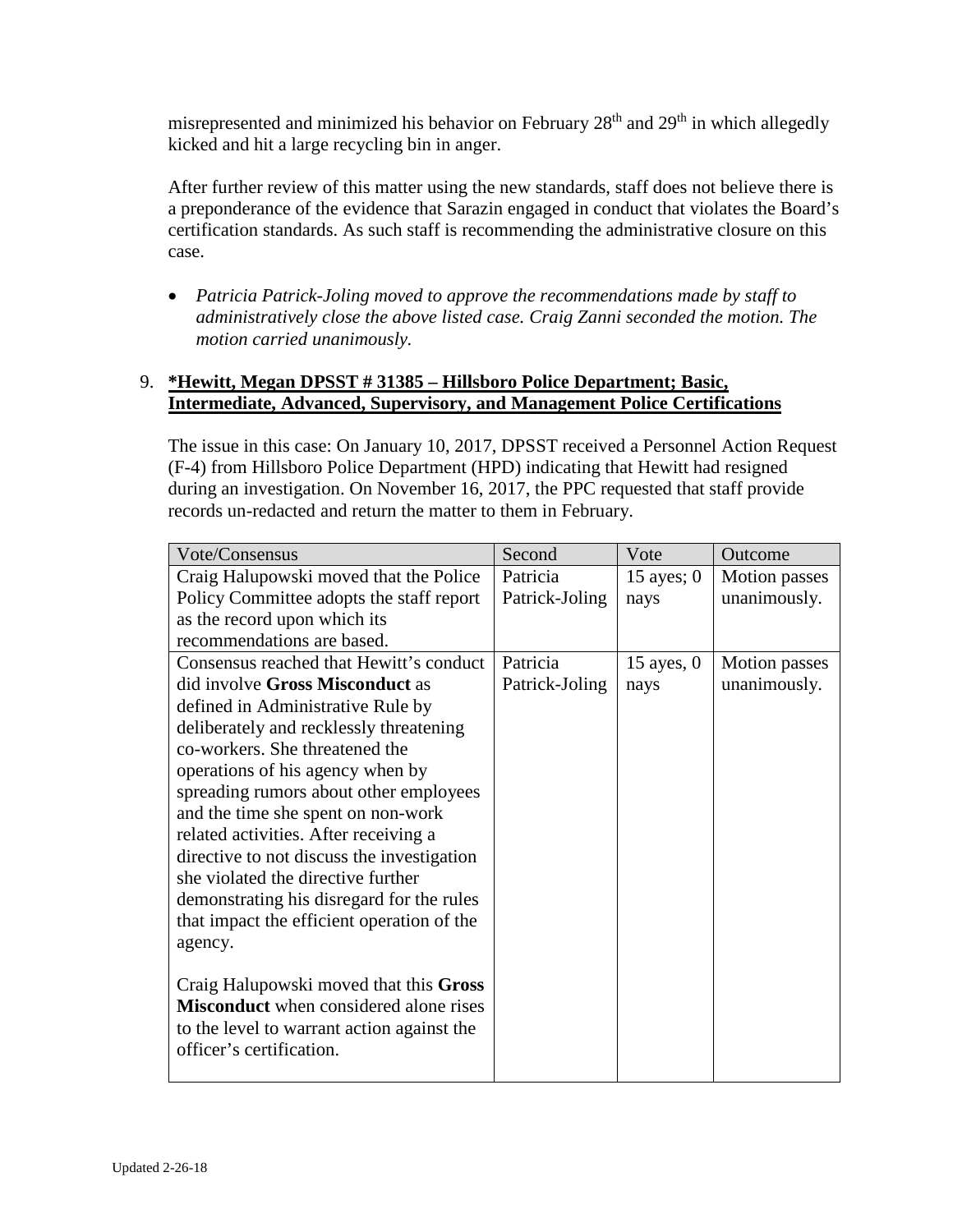| Consensus reached that Hewitt's conduct                                       |                |              |                      |
|-------------------------------------------------------------------------------|----------------|--------------|----------------------|
| did not involve Misuse of Authority as                                        |                |              |                      |
| defined in Administrative Rule.                                               |                |              |                      |
| Consensus reached that Hewitt's conduct                                       |                |              |                      |
| did not involve <b>Disregard</b> for the                                      |                |              |                      |
| <b>Rights of Others</b> as defined in                                         |                |              |                      |
| administrative Rule.                                                          |                |              |                      |
| Consensus reached that Hewitt's conduct                                       | Patricia       | 15 ayes; $0$ | <b>Motion</b> passes |
| involved <b>Dishonesty</b> as defined in                                      | Patrick-Joling | nays         | unanimously.         |
| Administrative Rule by spreading false                                        |                |              |                      |
| information about people. Hewitt                                              |                |              |                      |
| violated the agency's directive to not                                        |                |              |                      |
| discuss the investigation and confronted                                      |                |              |                      |
| an employee whom she thought had<br>initiated the investigation. The Police   |                |              |                      |
| Policy found Hewitt's excuse lacks                                            |                |              |                      |
| credibility and found that she was                                            |                |              |                      |
| deceptive and knowingly misrepresented                                        |                |              |                      |
| the truth.                                                                    |                |              |                      |
|                                                                               |                |              |                      |
| Craig Halupowksi moved that the                                               |                |              |                      |
| <b>Dishonesty</b> when considered alone rises                                 |                |              |                      |
| to the level to warrant action against the                                    |                |              |                      |
| officer's certification.                                                      |                |              |                      |
| The Police Policy Committee reviewed                                          |                |              |                      |
| and considered the <b>Aggravating</b> and                                     |                |              |                      |
| <b>Mitigating</b> circumstances specific to this                              |                |              |                      |
| case as required by OAR 259-008-                                              |                |              |                      |
| $0070(4)(f)(B)$ .                                                             |                |              |                      |
|                                                                               |                |              |                      |
| The Police Policy Committee found as                                          |                |              |                      |
| additional aggravating circumstances the                                      |                |              |                      |
| fact that Hewitt insubordinate and                                            |                |              |                      |
| violated a directive two days after                                           |                |              |                      |
| receiving it, further creating an                                             |                |              |                      |
| intimidating and harassing environment.<br>The members also found that Hewitt |                |              |                      |
| placed herself on calls that she was not                                      |                |              |                      |
| on creating officer safety issues for                                         |                |              |                      |
| herself and co-workers further                                                |                |              |                      |
| endangering the community and efficient                                       |                |              |                      |
| operations of the agency. Additionally,                                       |                |              |                      |
| they found the letter to the committee                                        |                |              |                      |
| was aggravating as it contradicted                                            |                |              |                      |
| information in her case.                                                      |                |              |                      |
|                                                                               |                |              |                      |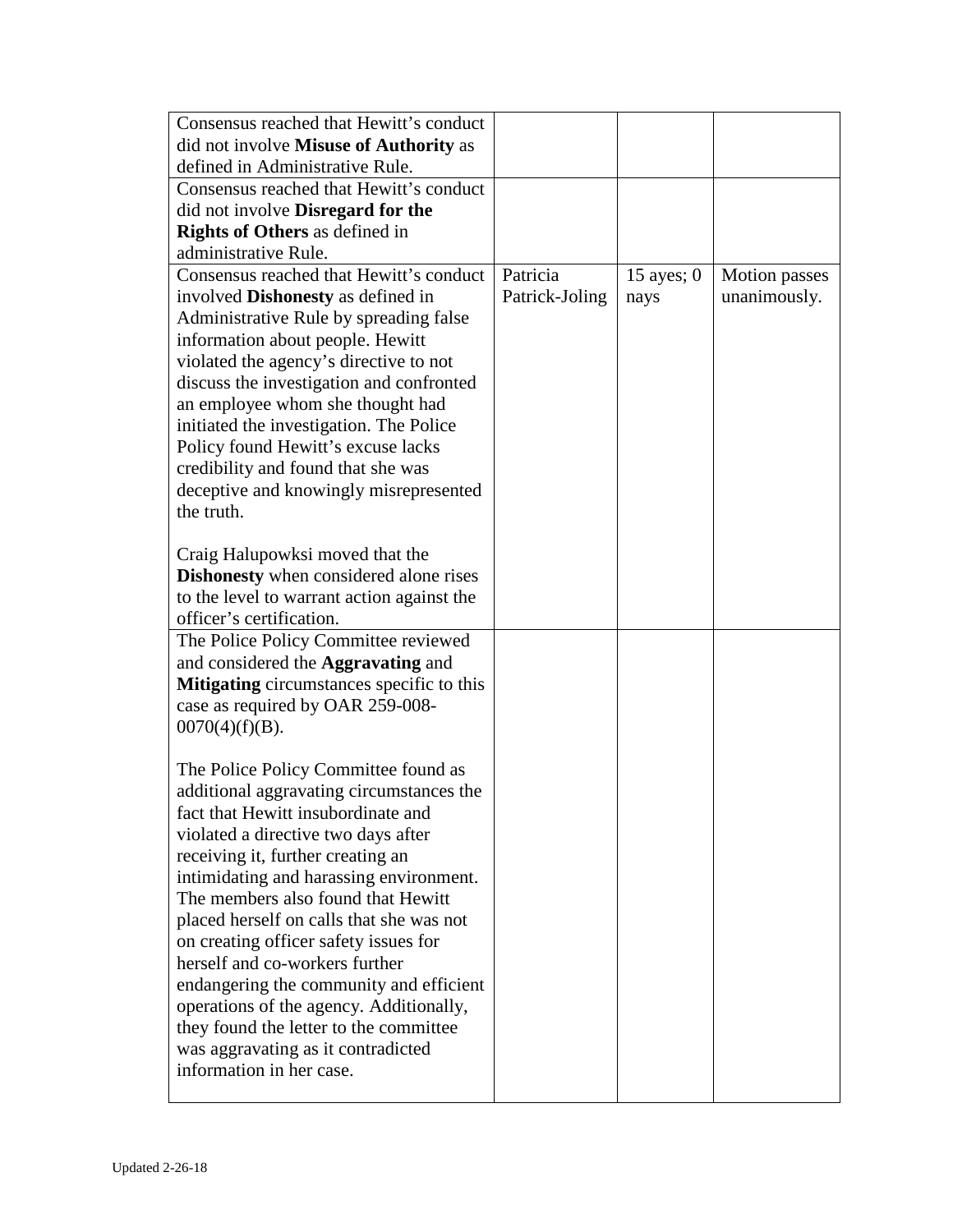| By consensus the Police Policy             |                |              |                      |
|--------------------------------------------|----------------|--------------|----------------------|
| Committee found no additional              |                |              |                      |
| mitigating circumstances.                  |                |              |                      |
| Craig Halupowski makes a motion that       | Patricia       | 15 ayes, $0$ | <b>Motion</b> passes |
| after considering the totality of the case | Patrick-Joling | nays         | unanimously.         |
| that Board action be taken on Hewitt's     |                |              |                      |
| certifications                             |                |              |                      |
| Consensus reached that Hewitt's conduct    |                |              |                      |
| impacts his ability to be employed as a    |                |              |                      |
| public safety professional in Oregon.      |                |              |                      |
|                                            |                |              |                      |
| Craig Holupowski makes a motion that       | Kristine       | 15 ayes, $0$ | <b>Motion</b> passes |
| Hewitt's Gross Misconduct warrants an      | Allison        | nays         | unanimously.         |
| ineligibility period of 10 years.          |                |              |                      |
| Craig Holupowksi makes a motion that       | Liz Lawrence   | $15$ ayes, 0 | <b>Motion</b> passes |
| Hewitts' Dishonesty warrants an            |                | nays         | unanimously.         |
| ineligibility period for a lifetime.       |                |              |                      |

#### **10. \*O'Dea, Lawrence DPSST # 18924 – Portland Police Bureau; Basic, Intermediate, Advanced, Management, Supervisory, and Executive Police Certification** Presented by Kristen Hibberds

Issue: In July 2016, DPSST received a Personnel Action Request (F-4) from Portland Police Bureau (PPB) indicating that O'Dea retired while under investigation.

| Vote/Consensus                                   | Second   | Vote         | Outcome              |
|--------------------------------------------------|----------|--------------|----------------------|
| Craig Holupowski moved that the Police           | Patricia | 15 ayes, $0$ | <b>Motion</b> passes |
| Policy Committee adopts the staff report         | Patrick- | nays         | unanimously.         |
| as the record upon which its                     | Joling   |              |                      |
| recommendations are based.                       |          |              |                      |
| Consensus reached that O'Dea's conduct           |          |              |                      |
| did not involve Gross Misconduct as              |          |              |                      |
| defined in Administrative Rule.                  |          |              |                      |
| Consensus reached that O'Dea's conduct           |          |              |                      |
| did not involve <b>Misuse of Authority</b> as    |          |              |                      |
| defined in Administrative Rule.                  |          |              |                      |
| Consensus reached that O'Dea's conduct           |          |              |                      |
| did not involve <b>Disregard</b> for the         |          |              |                      |
| <b>Rights of Others</b> as defined in            |          |              |                      |
| Administrative Rule.                             |          |              |                      |
| Consensus reached that O'Dea's conduct           |          |              |                      |
| did not involve <b>Dishonesty</b> as defined in  |          |              |                      |
| Administrative Rule.                             |          |              |                      |
| The Police Policy Committee reviewed             |          |              |                      |
| and considered the <b>Aggravating</b> and        |          |              |                      |
| <b>Mitigating</b> circumstances specific to this |          |              |                      |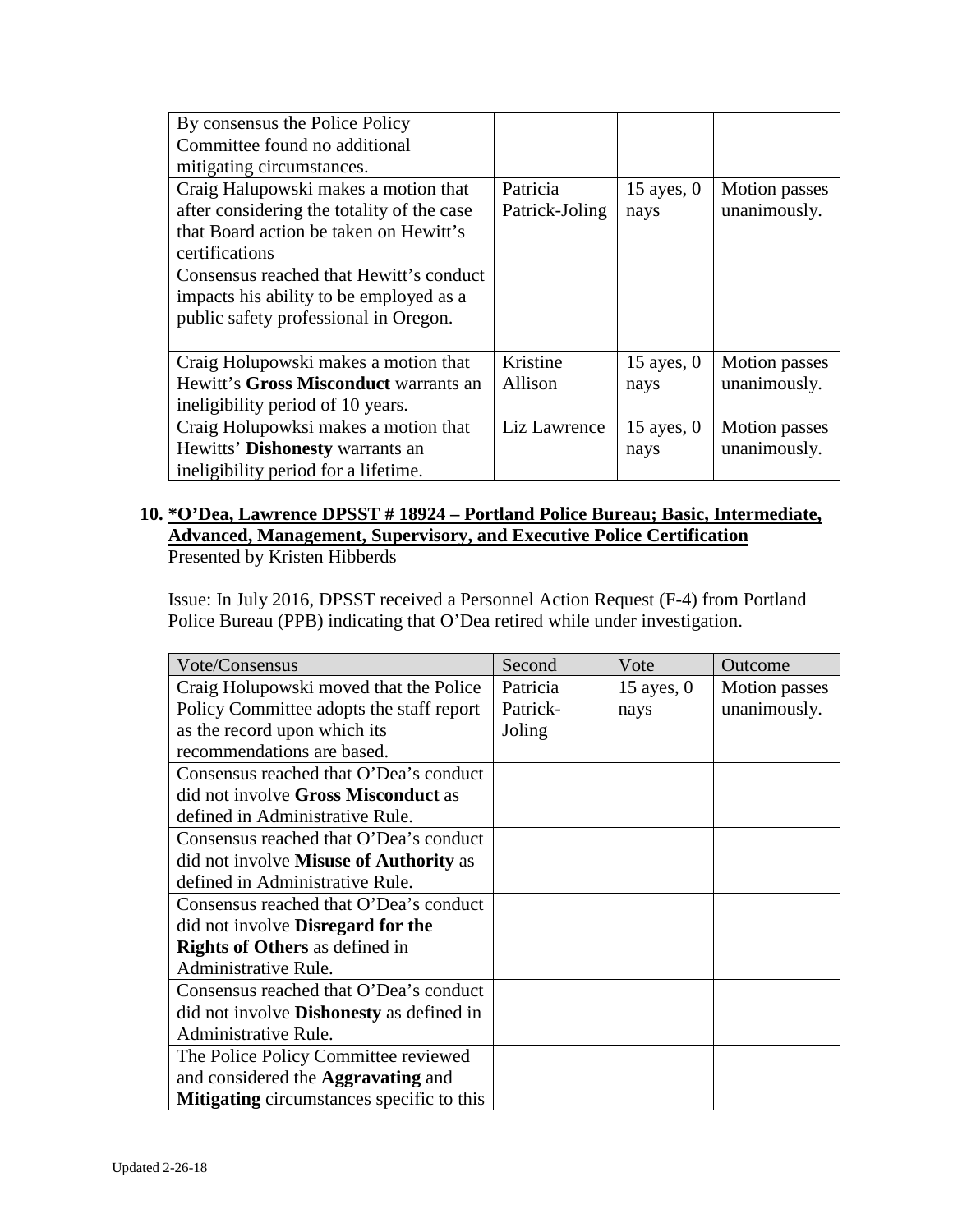| case as required by OAR 259-008-<br>$0070(4)(f)(B)$ .                                                                                                                          |             |                                                                                |                   |
|--------------------------------------------------------------------------------------------------------------------------------------------------------------------------------|-------------|--------------------------------------------------------------------------------|-------------------|
| By consensus the Committee found as<br>additional aggravating circumstances<br>that O'Dea was the Chief with plenty of<br>experience.                                          |             |                                                                                |                   |
| By consensus the Committee found as<br>additional mitigating circumstances the<br>submitted letters on behalf of O'Dea and<br>the long service and number of<br>commendations. |             |                                                                                |                   |
| Pat Garrett makes a motion that after<br>considering the totality of the case that<br>no Board action is taken on O'Dea's<br>certifications.                                   | John Teague | 13 ayes,<br>Patricia<br>Patrick-<br>Joling and<br>Chris<br>Davis<br>voting nay | Motion<br>passes. |

## **11. \*Duncan, James DPSST # 35361 – Oregon State police; Basic Police Certification** Presented by Kristen Hibberds

Issue: In November 2016, DPSST received a Personnel Action Report (F-4) from the Oregon State Police indicating that Duncan was discharged from employment.

*Andy Heider recused himself due to conflict of interest.* 

| Vote/Consensus                            | Second      | Vote         | Outcome |
|-------------------------------------------|-------------|--------------|---------|
| Pat Garrett moved that the Police Policy  | Craig Zanni | 14 ayes; $0$ | Motion  |
| Committee adopts the staff report as the  |             | nays; Andy   | passes. |
| record upon which its recommendations     |             | Heider       |         |
| are based.                                |             | abstaining   |         |
| Consensus reached that Duncan's           | Patricia    | 14 ayes; $0$ | Motion  |
| conduct did involve Gross Misconduct      | Patrick-    | nays; Andy   | passes. |
| as defined in Administrative Rule when    | Joling      | Heider       |         |
| he struck his minor son causing him       |             | abstaining   |         |
| physical injury or creating a substantial |             |              |         |
| risk of serious physical injury to him,   |             |              |         |
| when he struck his minor daughter         |             |              |         |
| causing a cut on her lip and when he      |             |              |         |
| pushed his minor daughter against the     |             |              |         |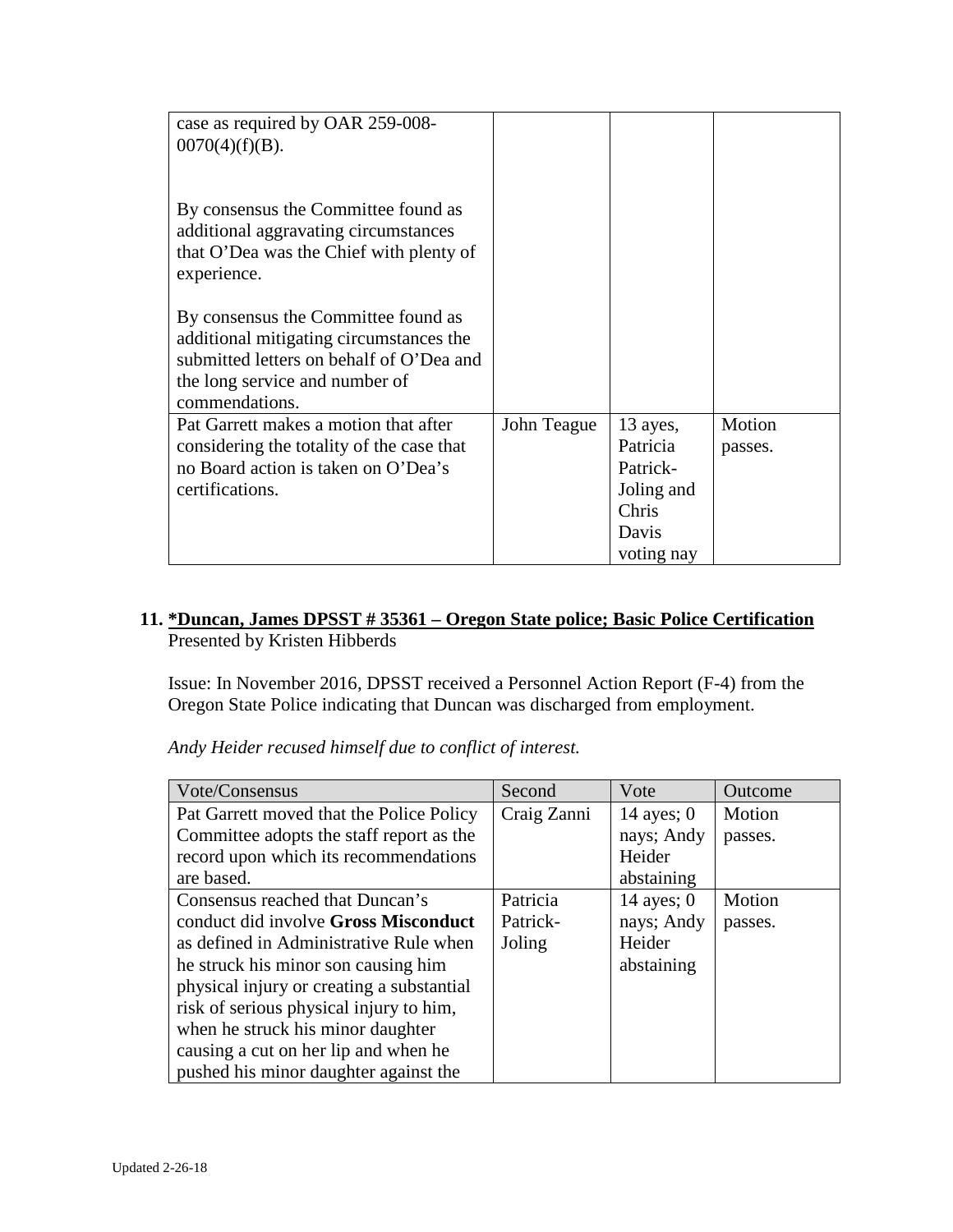| vehicle twisted her arm behind her back,      |             |              |         |
|-----------------------------------------------|-------------|--------------|---------|
| causing a sore shoulder.                      |             |              |         |
|                                               |             |              |         |
| Kristine Allison moved that this Gross        |             |              |         |
| <b>Misconduct</b> when considered alone       |             |              |         |
| rises                                         |             |              |         |
|                                               |             |              |         |
| to the level to warrant action against the    |             |              |         |
| officer's certification.                      |             |              |         |
| Consensus reached that Duncan's               |             |              |         |
| conduct did not involve Misuse of             |             |              |         |
| <b>Authority</b> as defined in Administrative |             |              |         |
| Rule.                                         |             |              |         |
| Consensus reached that Duncan's               |             |              |         |
|                                               |             |              |         |
| conduct did not involve <b>Disregard for</b>  |             |              |         |
| the Rights of Others as defined in            |             |              |         |
| Administrative Rule.                          |             |              |         |
| Consensus reached that Duncan's               | Craig Zanni | 14 ayes; $0$ | Motion  |
| conduct involved <b>Dishonesty</b> as defined |             | nays; Andy   | passes. |
| in Administrative Rule when he                |             | Heider       |         |
| instructed his children not to bring up       |             | abstaining   |         |
| the incident with their mother and he         |             |              |         |
| deleted or attempted to delete video and      |             |              |         |
| photographs from his daughter's phone.        |             |              |         |
|                                               |             |              |         |
| Pat Garrett moved that this <b>Dishonesty</b> |             |              |         |
| when considered alone rises to the level      |             |              |         |
| to warrant action against the officer's       |             |              |         |
| certification.                                |             |              |         |
| The Police Policy Committee reviewed          |             |              |         |
| and considered the Aggravating and            |             |              |         |
| Mitigating circumstances specific to this     |             |              |         |
| case as required by OAR 259-008-              |             |              |         |
| $0070(4)(f)(B)$ .                             |             |              |         |
|                                               |             |              |         |
| The committee found as additional             |             |              |         |
| aggravating circumstances that Duncan         |             |              |         |
| claimed that his conduct was justifiable      |             |              |         |
| corporal punishment despite the fact that     |             |              |         |
| he had admitted criminal culpability for      |             |              |         |
| the actions he claimed was justified.         |             |              |         |
|                                               |             |              |         |
| The committee found as additional             |             |              |         |
| mitigating circumstances that Duncan          |             |              |         |
| completed all court requirements and          |             |              |         |
| had letters of support.                       |             |              |         |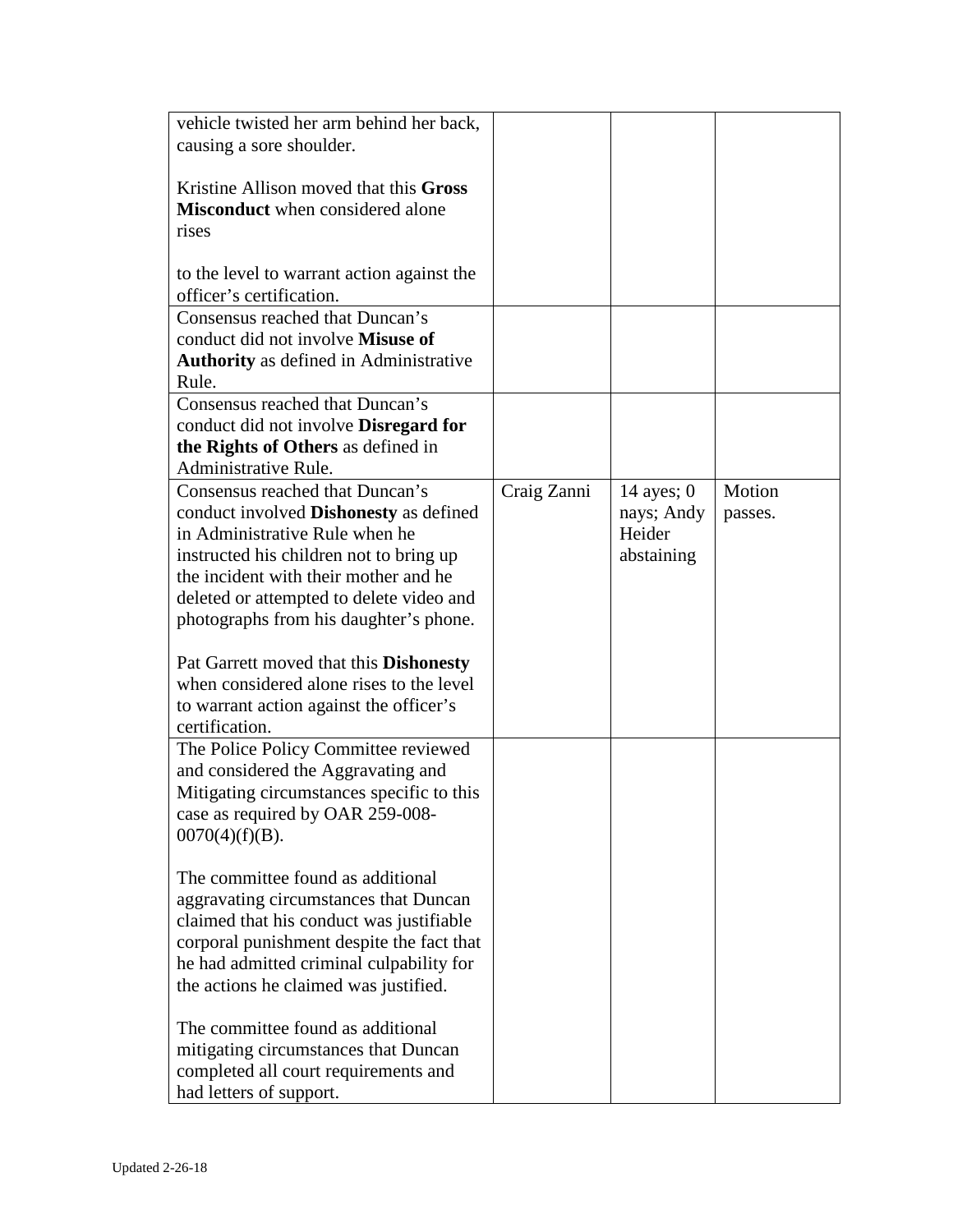| John Teague makes a motion that after     | Craig      | 14 ayes; $0$ | Motion               |
|-------------------------------------------|------------|--------------|----------------------|
| considering the totality of the case that | Halopowksi | nays; Andy   | passes.              |
| Board action is taken against Duncan's    |            | Heider       |                      |
| Certification.                            |            | abstaining   |                      |
| Consensus reached that Duncan's           |            |              |                      |
| conduct impacts his ability to be         |            |              |                      |
| employed as a public safety professional  |            |              |                      |
| in Oregon.                                |            |              |                      |
| Pat Garrett makes a motion that           | Craig      | 14 ayes; $0$ | <b>Motion</b> passes |
| Duncan's Gross Misconduct warrants        | Halopowksi | nays; Andy   |                      |
| ineligibility of 7 years.                 |            | Heider       |                      |
|                                           |            | abstaining   |                      |
| Pat Garrett moves that Duncan's           | Craig      | 11 ayes;     | Motion passes        |
| Dishonesty warrants ineligibility for a   | Halopowski | Jeff         |                      |
| lifetime.                                 |            | Hering,      |                      |
|                                           |            | John         |                      |
|                                           |            | Teague,      |                      |
|                                           |            | and Craig    |                      |
|                                           |            | Zanni        |                      |
|                                           |            | voting nay;  |                      |
|                                           |            | Andy         |                      |
|                                           |            | Heider       |                      |
|                                           |            | abstaining   |                      |

## **12. \*Markos, Nicholas DPSST # 32110 – Washington County Sheriff's Office; Basic, Intermediate, and Advanced Police Certifications and Instructor Certification** Presented by Kristen Hibberds

Issue: In February 2017, DPSST received a Personnel Action Request (F-4) from Washington County Sheriff's Office (WCSO) indicating that Markos was discharged for cause.

| Vote/Consensus                        | Second         | Vote         | Outcome |
|---------------------------------------|----------------|--------------|---------|
| Brad Robertson moved that the Police  | Patricia       | 14 ayes; $0$ | Motion  |
| Policy Committee adopts the staff     | Patrick-Joling | nays; Pat    | passes  |
| report as the record upon which its   |                | Garrett      |         |
| recommendations are based             |                | abstaining.  |         |
| Consensus reached that Markos'        | Craig Zanni    | 14 ayes; $0$ | Motion  |
| conduct did involve Gross             |                | nays; Pat    | passes  |
| <b>Misconduct</b> as defined in       |                | Garrett      |         |
| Administrative Rule by failing to     |                | abstaining   |         |
| report information known to him about |                |              |         |

*Pat Garrett recused himself due to a conflict of interest*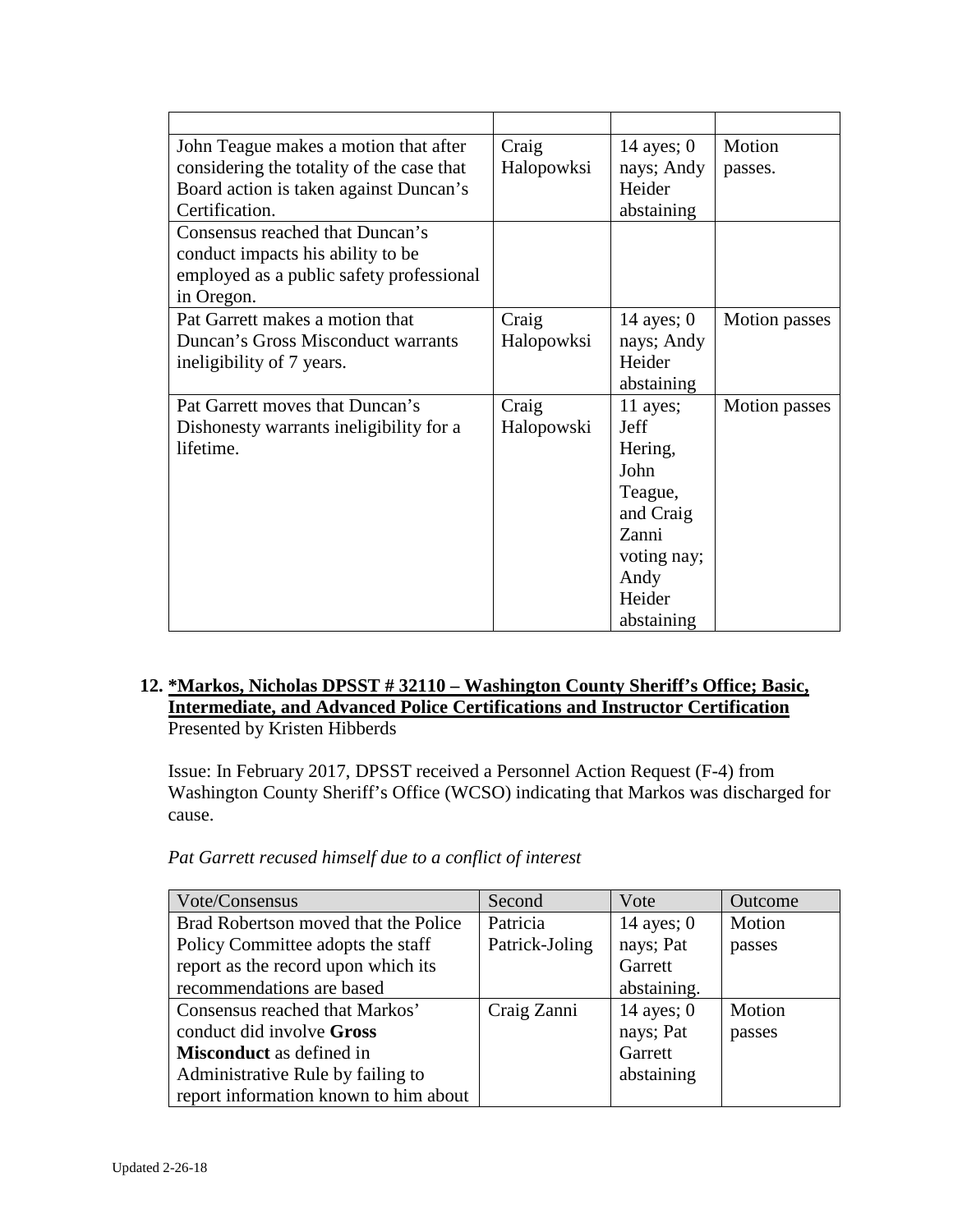| criminal offenses and WCSO policy         |                |              |        |
|-------------------------------------------|----------------|--------------|--------|
| violations being committed by co-         |                |              |        |
| workers to a supervisor.                  |                |              |        |
|                                           |                |              |        |
| Travis Hampton moved that this Gross      |                |              |        |
| <b>Misconduct</b> when considered alone   |                |              |        |
| rises to the level to warrant action      |                |              |        |
| against the officers certification        |                |              |        |
| Consensus reached that Markos'            | Liz Lawrence   | 14 ayes; $0$ | Motion |
| conduct did involve Misuse of             |                | nays; Pat    | passes |
| <b>Authority</b> as defined in            |                | Garrett      |        |
| Administrative Rule by failing to act     |                | abstaining   |        |
| appropriately when becoming aware of      |                |              |        |
| actions or behaviors of co-workers that   |                |              |        |
| constituted criminal acts or              |                |              |        |
| administrative misconduct.                |                |              |        |
|                                           |                |              |        |
| Craig Halupowski moved that this          |                |              |        |
| Misuse of Authority when considered       |                |              |        |
| alone rises to the level to warrant       |                |              |        |
| action against the officers certification |                |              |        |
| Consensus reached that Markos'            |                |              |        |
| conduct did not involve Disregard for     |                |              |        |
| the Rights of Others as defined in        |                |              |        |
| <b>Administrative Rule.</b>               |                |              |        |
| <b>Consensus reached that Markos</b>      | Patricia       | 14 ayes; $0$ | Motion |
| conduct did involve <b>Dishonesty</b> as  | Patrick-Joling | nays; Pat    | passes |
| defined in Administrative Rule when       |                | Garrett      |        |
| he was untruthful to the internal affairs |                | abstaining   |        |
| investigators and supervisors about an    |                |              |        |
| injury he sustained during a domestic     |                |              |        |
| violence incident that involved his       |                |              |        |
| wife and girlfriend in a hotel.           |                |              |        |
| Additionally his involvement in           |                |              |        |
| creating and sending an "anonymous"       |                |              |        |
| email to WCSO leaders and the media       |                |              |        |
| about misconduct by several of his        |                |              |        |
| coworkers was deceptive.                  |                |              |        |
|                                           |                |              |        |
| Craig Halupowski moved that this          |                |              |        |
| <b>Dishonesty</b> when considered alone   |                |              |        |
| rises to the level to warrant action      |                |              |        |
| against the officer's certification.      |                |              |        |
| The Police Policy Committee reviewed      |                |              |        |
| and considered the <b>Aggravating</b> and |                |              |        |
| Mitigating circumstances specific to      |                |              |        |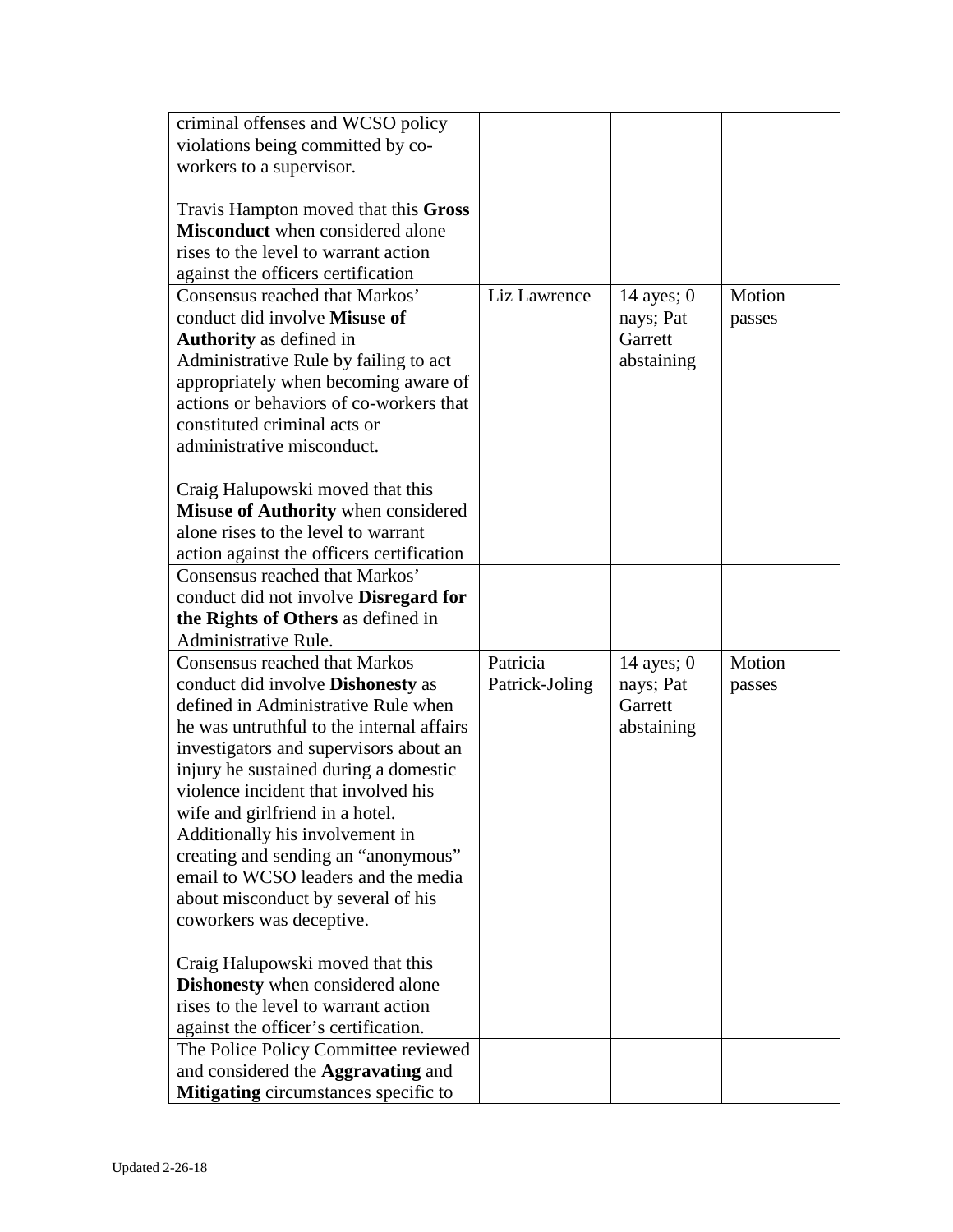| this case as required by OAR 259-008-<br>$0070(4)(f)(B)$ .<br>The committee found as additional<br>aggravating circumstances the<br>egregiousness of this case based on all<br>of the knowledge Markos had about<br>the ongoing criminal conduct and the<br>blame he paced on the victims. |                            |                                                    |                  |
|--------------------------------------------------------------------------------------------------------------------------------------------------------------------------------------------------------------------------------------------------------------------------------------------|----------------------------|----------------------------------------------------|------------------|
| The committee found no additional<br>mitigating circumstances.                                                                                                                                                                                                                             |                            |                                                    |                  |
| Kristine Allison makes a motion that<br>after considering the totality of the<br>case that Board action is taken on                                                                                                                                                                        | Craig<br>Halupowski        | 14 ayes; $0$<br>nays; Pat<br>Garrett               | Motion<br>passes |
| Markos' certification.<br>Consensus reached that Markos'<br>conduct impacts his ability to be<br>employed as a public safety<br>professional in Oregon.                                                                                                                                    |                            | abstaining                                         |                  |
| Travis Hampton makes a motion that<br>Markos' Gross Misconduct warrants<br>for ineligibility for 10 years.                                                                                                                                                                                 | Craig Zanni                | 14 ayes; $0$<br>nays; Pat<br>Garrett<br>abstaining | Motion<br>passes |
| Craig Halupowksi makes a motion that<br><b>Markos' Misuse of Authority</b><br>warrants for ineligibility for 10 years.                                                                                                                                                                     | Craig Zanni                | 14 ayes; $0$<br>nays; Pat<br>Garrett<br>abstaining | Motion<br>passes |
| Chris Davis makes a motion that<br>Markos' Dishonesty warrants for<br>ineligibility for a lifetime.                                                                                                                                                                                        | Patricia<br>Patrick-Joling | 14 ayes; $0$<br>nays; Pat<br>Garrett<br>abstaining | Motion<br>passes |

#### **13. \*Roberts, Matthew DPSST #31889 – Oregon Liquor Control Commission; Basic Regulatory Specialist Certification & Instructor Certification** Presented by Kristen Hibberds

Issue: In October 2016, DPSST received a Personnel Action Request (F-4) from Oregon Liquor Control Commission (OLCC) indicating that Roberts was discharged for cause.

| Vote/Consensus                     | Second         | Vote       | Outcome |
|------------------------------------|----------------|------------|---------|
| Craig Halupowski moved that the    | Patricia       | 15 ayes; 0 | Motion  |
| Police Policy Committee adopts the | Patrick-Joling | l navs     | passes. |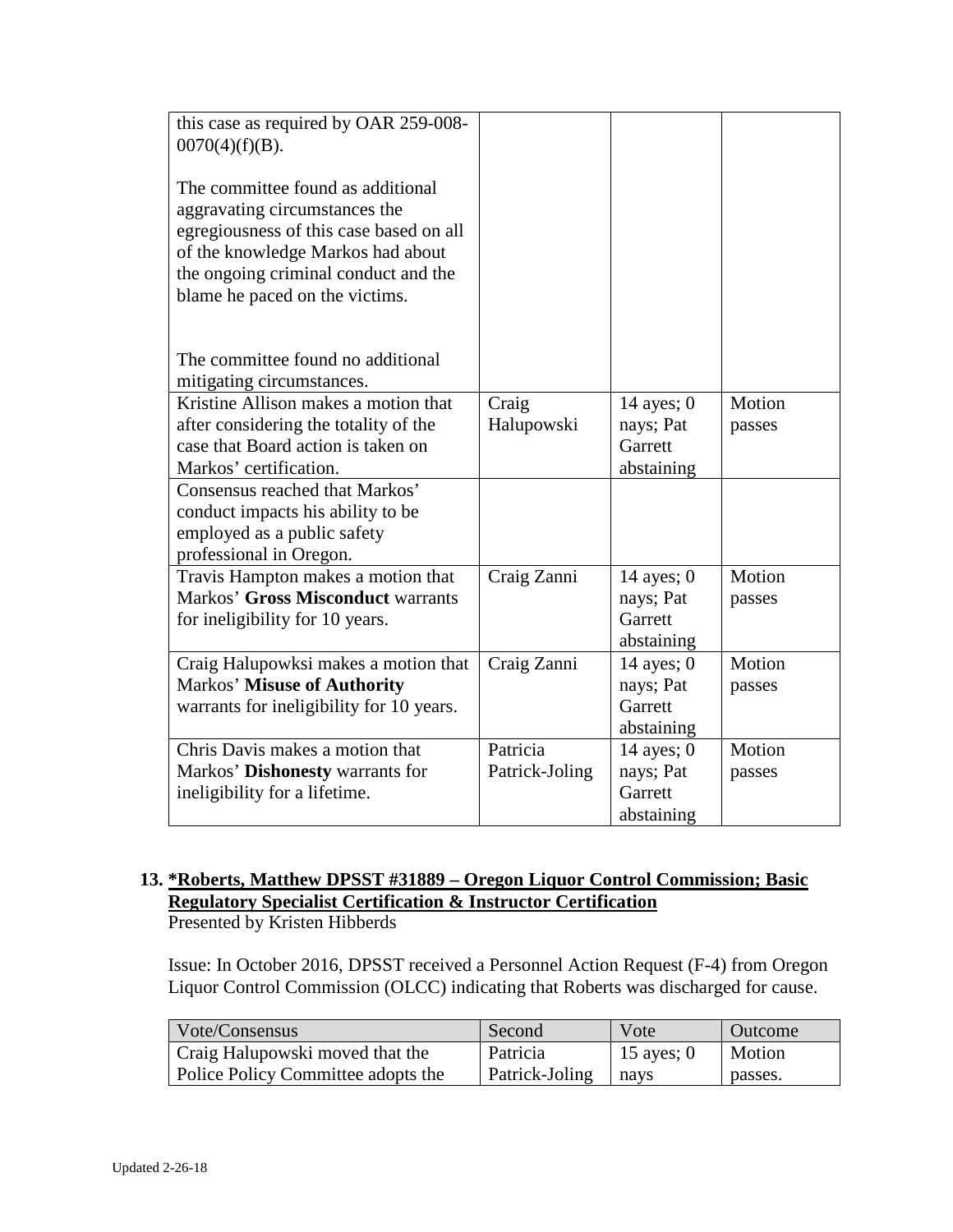| staff report as the record upon which                              |                |              |        |
|--------------------------------------------------------------------|----------------|--------------|--------|
| its recommendations are based                                      |                |              |        |
| Consensus reached that Roberts'                                    |                |              |        |
| conduct did not involve Gross                                      |                |              |        |
| <b>Misconduct</b> as defined in                                    |                |              |        |
| Administrative Rule.                                               |                |              |        |
| Consensus reached that Roberts'                                    |                |              |        |
| conduct did not involve Misuse of                                  |                |              |        |
| <b>Authority</b> as defined in                                     |                |              |        |
| Administrative Rule.                                               |                |              |        |
| Consensus reached that Roberts'                                    |                |              |        |
| conduct did not involve <b>Disregard for</b>                       |                |              |        |
| the Rights of Others as defined in                                 |                |              |        |
| Administrative Rule.                                               |                |              |        |
| Consensus reached that Roberts'                                    | Patricia       | 15 ayes; $0$ | Motion |
| conduct did involve <b>Dishonesty</b> as                           | Patrick-Joling | nays         | passes |
| defined in Administrative Rule by                                  |                |              |        |
| falsely claiming on repeated occasions                             |                |              |        |
| that he did not pursue a suspect during                            |                |              |        |
| a compliance check. Additionally,                                  |                |              |        |
| Roberts was dishonest by falsely                                   |                |              |        |
| reporting the incident in his use of                               |                |              |        |
| force report.                                                      |                |              |        |
|                                                                    |                |              |        |
| Craig Holupowski moved that<br>Roberts' Dishonesty when considered |                |              |        |
| alone rises to the level to warrant                                |                |              |        |
| action against the officer's                                       |                |              |        |
| certification.                                                     |                |              |        |
| The Police Policy Committee reviewed                               |                |              |        |
| and considered the <b>Aggravating</b> and                          |                |              |        |
| Mitigating circumstances specific to                               |                |              |        |
| this case as required by OAR 259-008-                              |                |              |        |
| $0070(4)(f)(B)$ .                                                  |                |              |        |
|                                                                    |                |              |        |
| The committee found as additional                                  |                |              |        |
| aggravating circumstances was the                                  |                |              |        |
| dishonesty in an official capacity.                                |                |              |        |
|                                                                    |                |              |        |
| The committee found no mitigating                                  |                |              |        |
| circumstances.                                                     |                |              |        |
| Travis Hampton makes a motion that                                 | Craig          | 15 ayes; $0$ | Motion |
| after considering the totality of the                              | Holupowski     | nays         | passes |
| case that Board action is taken on                                 |                |              |        |
| Roberts' certification.                                            |                |              |        |
|                                                                    |                |              |        |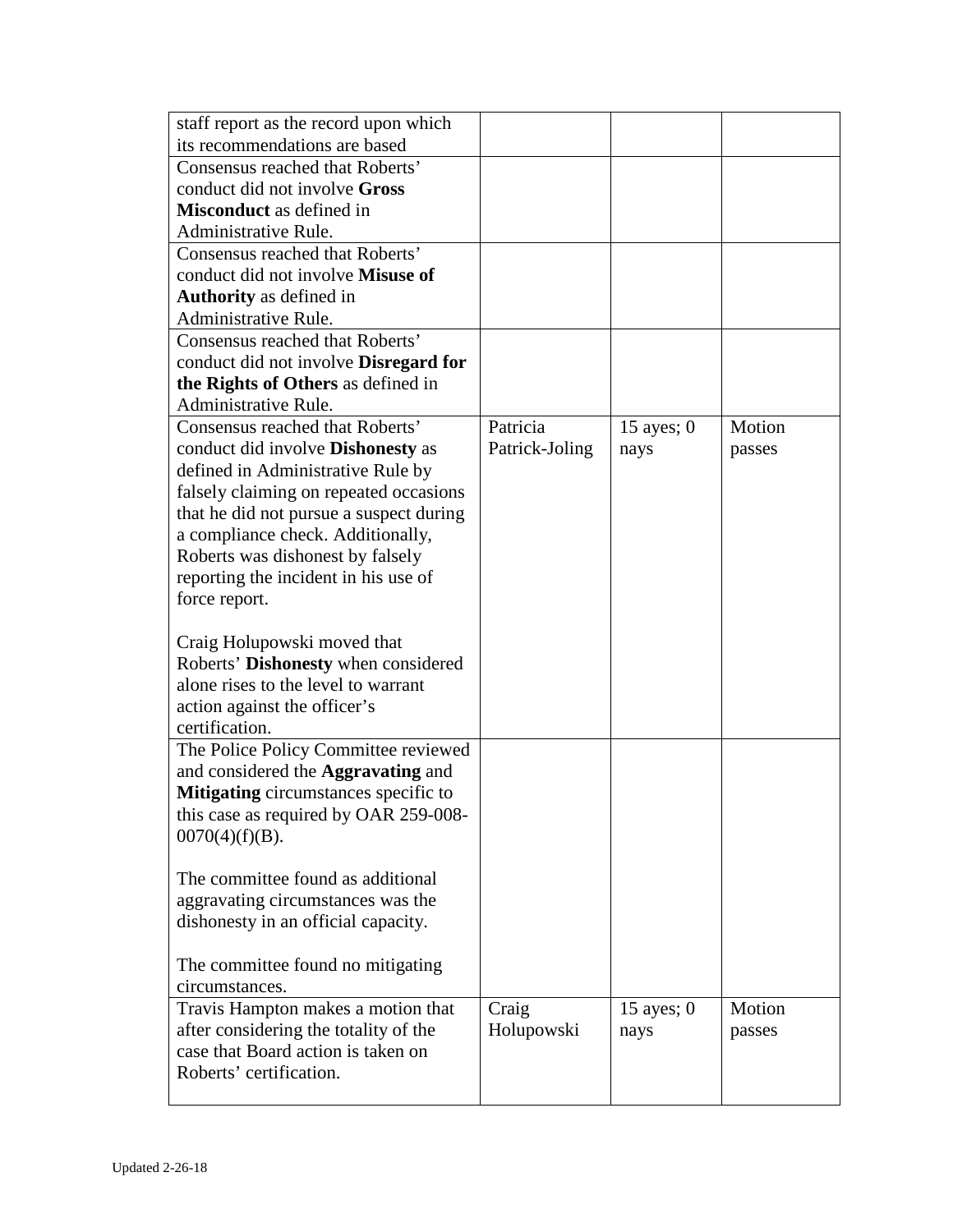| Consensus reached that Roberts'<br>conduct impacts his ability to be<br>employed as a public safety<br>professional in Oregon. |                |                |        |
|--------------------------------------------------------------------------------------------------------------------------------|----------------|----------------|--------|
| Craig Halupowksi makes a motion that                                                                                           | Patricia       | 8 ayes; John   | Motion |
| Roberts' Dishonesty warrants for                                                                                               | Patrick-Joling | Teague,        | passes |
| ineligibility for a Lifetime                                                                                                   |                | Andy           |        |
|                                                                                                                                |                | Heider,        |        |
|                                                                                                                                |                | Kristine       |        |
|                                                                                                                                |                | Allison, Pat   |        |
|                                                                                                                                |                | Garrett, and   |        |
|                                                                                                                                |                | <b>Bradley</b> |        |
|                                                                                                                                |                | Robertson      |        |
|                                                                                                                                |                | voting nay     |        |

## **14. \*Bazer, Tanner DPSST #55400 – Springfield Police Department; Basic Police Certifications**

Presented by Kristen Hibberds

Issue: On September 22, 2017, Bazer plead no contest and was convicted of Firearm Transferor Fail to Comply. On September 27, 2017, DPSST staff was notified by Bazer that he had been charged and convicted of Firearm Transferor Fail to Comply, ORS 166.435.

| <b>Vote/Consensus</b>                         | <b>Second</b> | <b>Vote</b>  | <b>Outcome</b> |
|-----------------------------------------------|---------------|--------------|----------------|
| Craig Halupowski moved that the               | Liz Lawrence  | 15 ayes; $0$ | Motion         |
| Police Policy Committee adopts the            |               | nays         | passes         |
| staff report as the record upon which         |               |              | unanimously    |
| its recommendations are based                 |               |              |                |
| Consensus reached that Bazer's                |               |              |                |
| conduct did not involve Gross                 |               |              |                |
| <b>Misconduct</b> as defined in               |               |              |                |
| Administrative Rule.                          |               |              |                |
| Consensus reached that Bazer's                |               |              |                |
| conduct did not involve <b>Misuse of</b>      |               |              |                |
| <b>Authority</b> as defined in Administrative |               |              |                |
| Rule.                                         |               |              |                |
| Consensus reached that Bazer's                |               |              |                |
| conduct did not involve <b>Disregard for</b>  |               |              |                |
| the Rights of Others as defined in            |               |              |                |
| Administrative Rule.                          |               |              |                |
| Consensus reached that Bazer's                |               |              |                |
| conduct did not involve <b>Dishonesty</b> as  |               |              |                |
| defined in Administrative Rule.               |               |              |                |
| The Police Policy Committee reviewed          |               |              |                |
| and considered the <b>Aggravating</b> and     |               |              |                |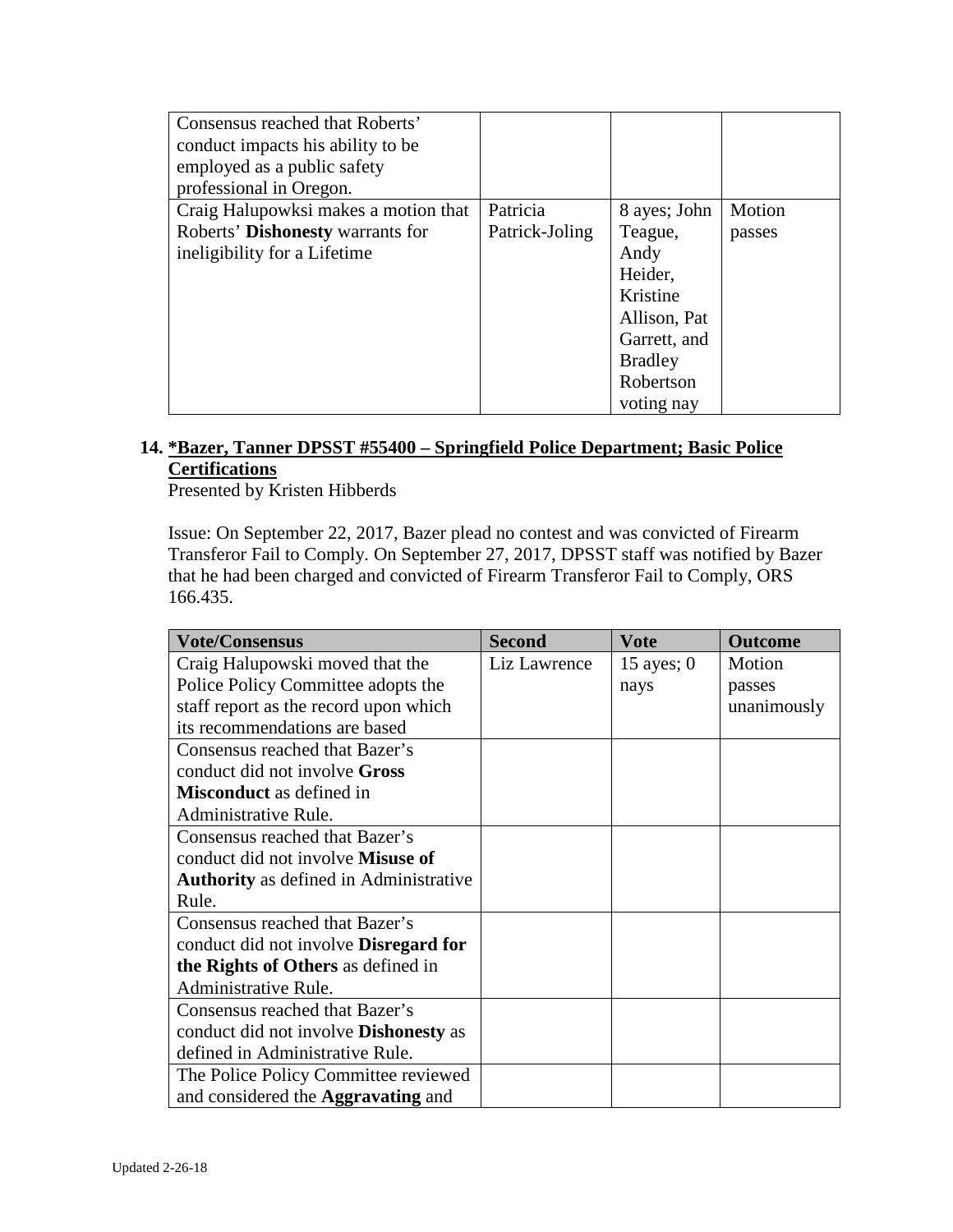| <b>Mitigating</b> circumstances specific to<br>this case as required by OAR 259-008-<br>$0070(4)(f)(B)$ .                                    |                     |                      |                                 |
|----------------------------------------------------------------------------------------------------------------------------------------------|---------------------|----------------------|---------------------------------|
| The committee found as additional<br>mitigating circumstances the fact that<br>Bazar did the right thing in self-<br>reporting.              |                     |                      |                                 |
| The committee found no additional<br>aggravating circumstances.                                                                              |                     |                      |                                 |
| John Teague makes a motion that after<br>considering the totality of the case that<br>Board action not be taken on Bazar's<br>certification. | Kristine<br>Allison | 15 ayes; $0$<br>nays | Motion<br>passes<br>unanimously |

*Brian Wolfe left the meeting @ 3:00 p.m.* 

# **15. Hosek, Ronald DPSST #05927 – Basic, Intermediate, Advanced, and Supervisory Police Certifications**

Presented by Kristen Hibberds

Issue: In November 2015, DPSST received a LEDS hit indicating that Hosek had been arrested for Harassment, Disorderly Conduct in the Second Degree (two counts), and Menacing. On June 26, 2017, Hosek plead guilty and was convicted of Menacing. The Harassment and two counts of Disorderly Conduct were dismissed.

The committee recommended tabling the case for now to allow DPSST staff to provide more information involving the arrest.

#### **16. \*Chastain, Daniel DPSST #36610 – Basic Police; Basic Police Certification** Presented by Kristen Hibberds

**Staff Note: This matter has been stayed pending employment arbitration. This matter may be represented to the PPC in its entirety for reconsideration at a future meeting.**

#### *Chris Davis recused himself due to a conflict of interest*

Issue: In August 2016, DPSST received a news article regarding Chastain's arrest for DUII, Recklessly Endangering Another Person, Assault in the Fourth Degree, Reckless Driving, Criminal Mischief in the Second Degree, and Official Misconduct in the Second Degree. On August 22, 2017, Chastain plead guilty to DUII, Assault in the Fourth Degree, and Reckless Driving, and the other charges were dismissed. In August 2017,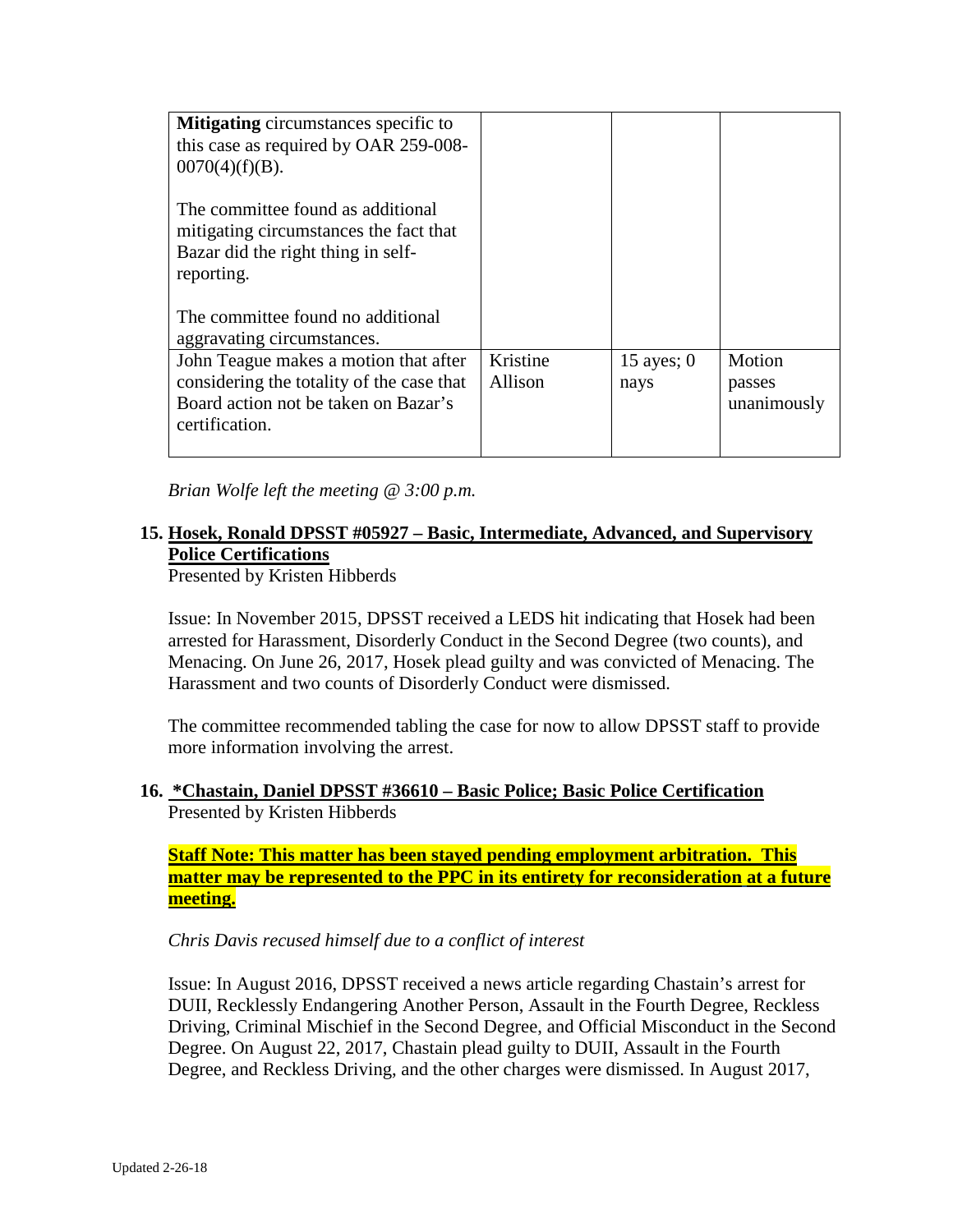DPSST received a Personnel Action form (F-4) from the Portland Police Bureau in which they discharged Chastain from employment.

| Vote/Consensus                                             | Second         | Vote        | Outcome |
|------------------------------------------------------------|----------------|-------------|---------|
| John Teague moved that the Police                          | Patricia       | 14 ayes;    | Motion  |
| Policy Committee adopts the staff                          | Patrick-Joling | 0 nays;     | passes  |
| report as the record upon which its                        |                | Chris Davis |         |
| recommendations are based                                  |                | abstaining  |         |
| By consensus, the PPC found that                           | Craig          | 14 ayes;    | Motion  |
| Chastain's conduct DID involve Gross                       | Lawrence       | 0 nays;     | passes  |
| Misconduct. Chastain, was on call but                      |                | Chris Davis |         |
| not on duty, and was involved in a                         |                | abstaining  |         |
| collision after operating a city owned                     |                |             |         |
| vehicle at a high rate of speed and                        |                |             |         |
| under the influence of                                     |                |             |         |
| alcohol. Chastain's conduct and                            |                |             |         |
| collision caused physical injury to                        |                |             |         |
| another person and was in violation of                     |                |             |         |
| his agency's policies and procedures.                      |                |             |         |
|                                                            |                |             |         |
| Patricia Patrick-Joling moved that                         |                |             |         |
| <b>Chastain's Gross Misconduct when</b>                    |                |             |         |
| considered alone rises to the level to                     |                |             |         |
| warrant action against the officer's                       |                |             |         |
| certification.                                             |                |             |         |
| Consensus reached that Chastain's                          |                |             |         |
| conduct did not involve Misuse of                          |                |             |         |
| Authority as defined in Administrative                     |                |             |         |
| Rule.                                                      |                |             |         |
| Consensus reached that Chastain's                          |                |             |         |
| conduct did not involve Disregard for                      |                |             |         |
| the Rights of Others as defined in<br>Administrative Rule. |                |             |         |
| Consensus reached that Chastain's                          | Pat Garrett    | 14 ayes;    | Motion  |
| conduct involved <b>Dishonesty</b> as                      |                | 0 nays;     |         |
| defined in Administrative Rule.                            |                | Chris Davis | passes  |
| Chastain was dishonest about how                           |                | abstaining  |         |
| much alcohol he had consumed.                              |                |             |         |
| Chastain was dishonest by omission                         |                |             |         |
| and deception during his contact with                      |                |             |         |
| police.                                                    |                |             |         |
|                                                            |                |             |         |
| Patricia Patrick-Joling moved that                         |                |             |         |
| Chastain's Dishonesty when                                 |                |             |         |
| considered alone rises to the level to                     |                |             |         |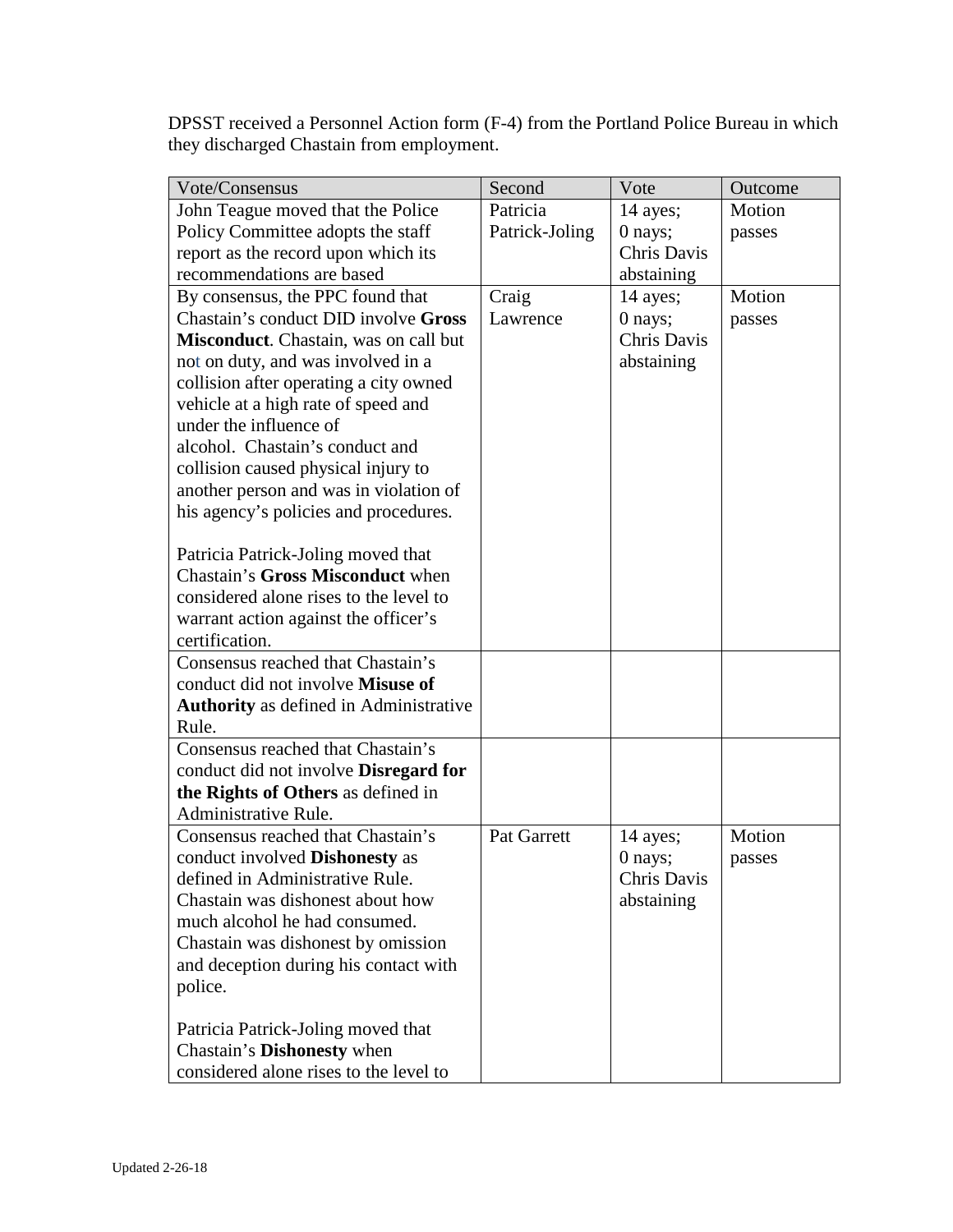| warrant action against the officer's<br>certification.                                                                                                                                                                      |                            |                                                  |                  |
|-----------------------------------------------------------------------------------------------------------------------------------------------------------------------------------------------------------------------------|----------------------------|--------------------------------------------------|------------------|
| The Police Policy Committee reviewed<br>and considered the Aggravating and<br><b>Mitigating</b> circumstances specific to<br>this case as required by OAR 259-008-<br>$0070(4)(f)(B)$ .                                     |                            |                                                  |                  |
| The committee found as additional<br>aggravating circumstances the fact that<br>there were three citizens that witnessed<br>the crash and stated that Chastain was<br>driving at a high rate of speed, and his<br>high BAC. |                            |                                                  |                  |
| The committee found as additional<br>mitigating circumstances that Chastain<br>has met all of his court ordered                                                                                                             |                            |                                                  |                  |
| obligations as well as his<br>acknowledgment that he is struggling<br>with alcohol addiction.                                                                                                                               |                            |                                                  |                  |
| Patricia Patrick-Joling makes a motion<br>that after considering the totality of the<br>case that Board action is taken on<br>Chastain's certification.                                                                     | <b>Travis</b><br>Hampton   | 14 ayes;<br>0 nays;<br>Chris Davis<br>abstaining | Motion<br>passes |
| Consensus reached that Chastain's<br>conduct impacts his ability to be<br>employed as a public safety<br>professional in Oregon.                                                                                            |                            |                                                  |                  |
| Travis Hampton makes a motion that<br><b>Chastain's Gross Misconduct</b><br>warrants for ineligibility for ten years.                                                                                                       | Patricia<br>Patrick-Joling | 14 ayes;<br>0 nays;<br>Chris Davis<br>abstaining | Motion<br>passes |
| Travis Hampton makes a motion that<br>Chastain's Dishonesty warrants for<br>ineligibility for a lifetime.                                                                                                                   | John Teague                | 14 ayes;<br>0 nays;<br>Chris Davis<br>abstaining | Motion<br>passes |

# 17. \***Brodeur, Marc DPSST #43446 – Basic, Intermediate and Advanced Corrections and Police Certifications; Yamhill County Sheriff's Office**

Presented by Kristen Hibberds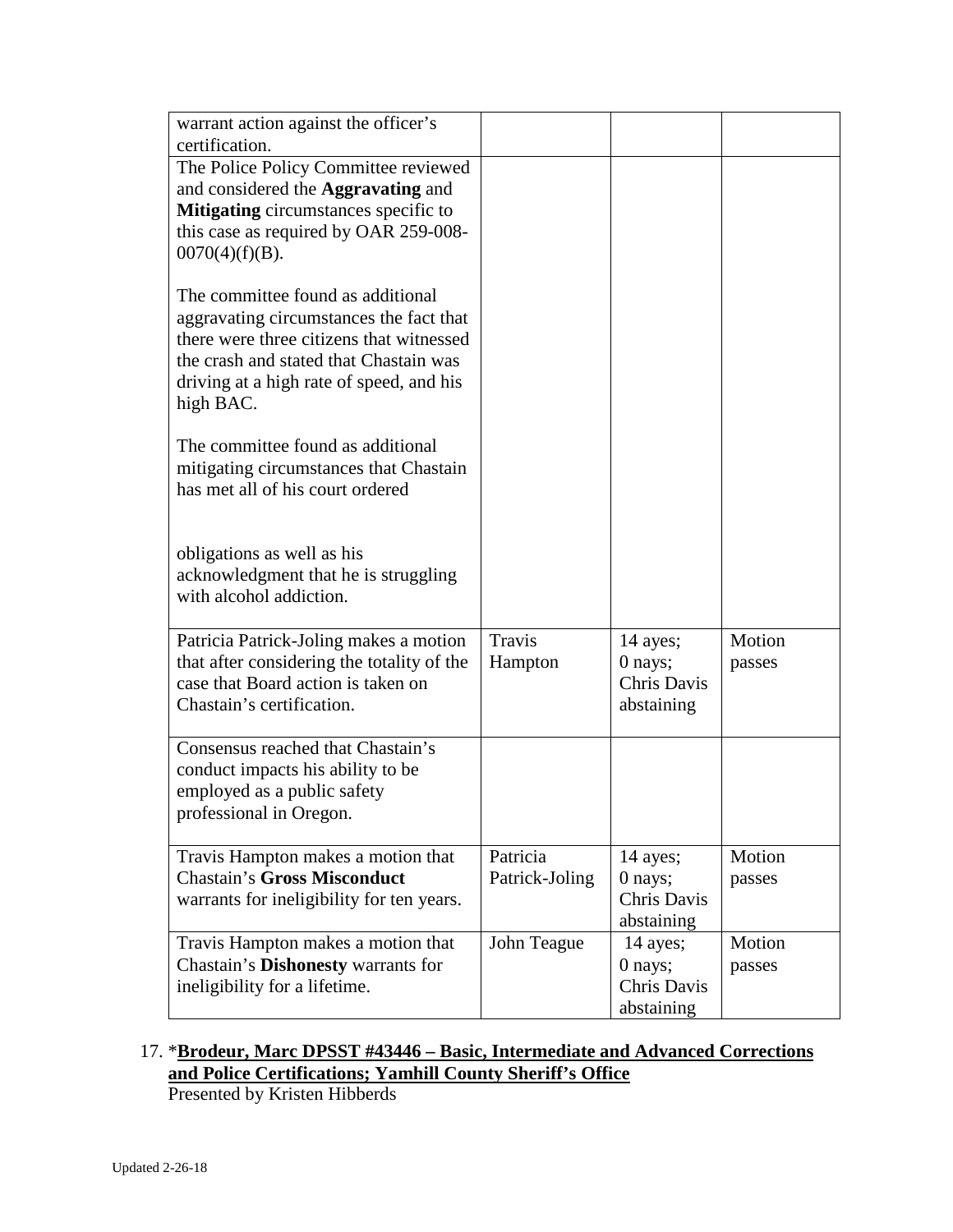Issue: In March 2016 a case was opened based on Brodeur's discharge for cause from employment as a Public Safety Professional.

| Vote/Consensus                                             | Second         | Vote         | Outcome     |
|------------------------------------------------------------|----------------|--------------|-------------|
| Craig Halupowski moved that the                            | Patricia       | 14 ayes; $0$ | Motion      |
| Police Policy Committee adopts the                         | Patrick-Joling | nays         | passes      |
| staff report as the record upon which                      |                |              | unanimously |
| its recommendations are based                              |                |              |             |
| Consensus reached that Brodeur's                           |                |              |             |
| conduct did not involve Gross                              |                |              |             |
| <b>Misconduct</b> as defined in                            |                |              |             |
| Administrative Rule.                                       |                |              |             |
| Consensus reached that Brodeur's                           |                |              |             |
| conduct did not involve Misuse of                          |                |              |             |
| <b>Authority</b> as defined in                             |                |              |             |
| Administrative Rule.                                       |                |              |             |
| Consensus reached that Brodeur's                           |                |              |             |
| conduct did not involve Disregard for                      |                |              |             |
|                                                            |                |              |             |
| the Rights of Others as defined in                         |                |              |             |
| Administrative Rule.                                       |                |              |             |
| Consensus reached that Brodeur's                           | Patricia       | 11 ayes;     | Motion      |
| conduct did involve <b>Dishonesty</b> as                   | Patrick-Joling | Scott        | passes      |
| defined in Administrative Rule when                        |                | Dillon, Jeff |             |
| Brodeur told a supervisor that he did                      |                | Hering, and  |             |
| not take a Taser home over the                             |                | John         |             |
| weekend.                                                   |                | Teague       |             |
| Travis Hampton moved that Brodeur's                        |                | voting nay   |             |
| <b>Dishonesty</b> when considered alone                    |                |              |             |
| rises to the level to warrant action                       |                |              |             |
| against the officer's certification.                       |                |              |             |
| The Police Policy Committee reviewed                       |                |              |             |
| and considered the <b>Aggravating</b> and                  |                |              |             |
| Mitigating circumstances specific to                       |                |              |             |
| this case as required by OAR 259-008-<br>$0070(4)(f)(B)$ . |                |              |             |
|                                                            |                |              |             |
| The committee found no additional                          |                |              |             |
| aggravating or mitigating                                  |                |              |             |
| circumstances.                                             |                |              |             |
| Kristine Allison makes a motion that                       | Craig          | 11 ayes;     | Motion      |
| after considering the totality of the                      | Halupowski     | John         | passes      |
| case that Board action is taken on                         |                | Teague, Jeff |             |
| Brodeur's certification.                                   |                | Hering, and  |             |
|                                                            |                |              |             |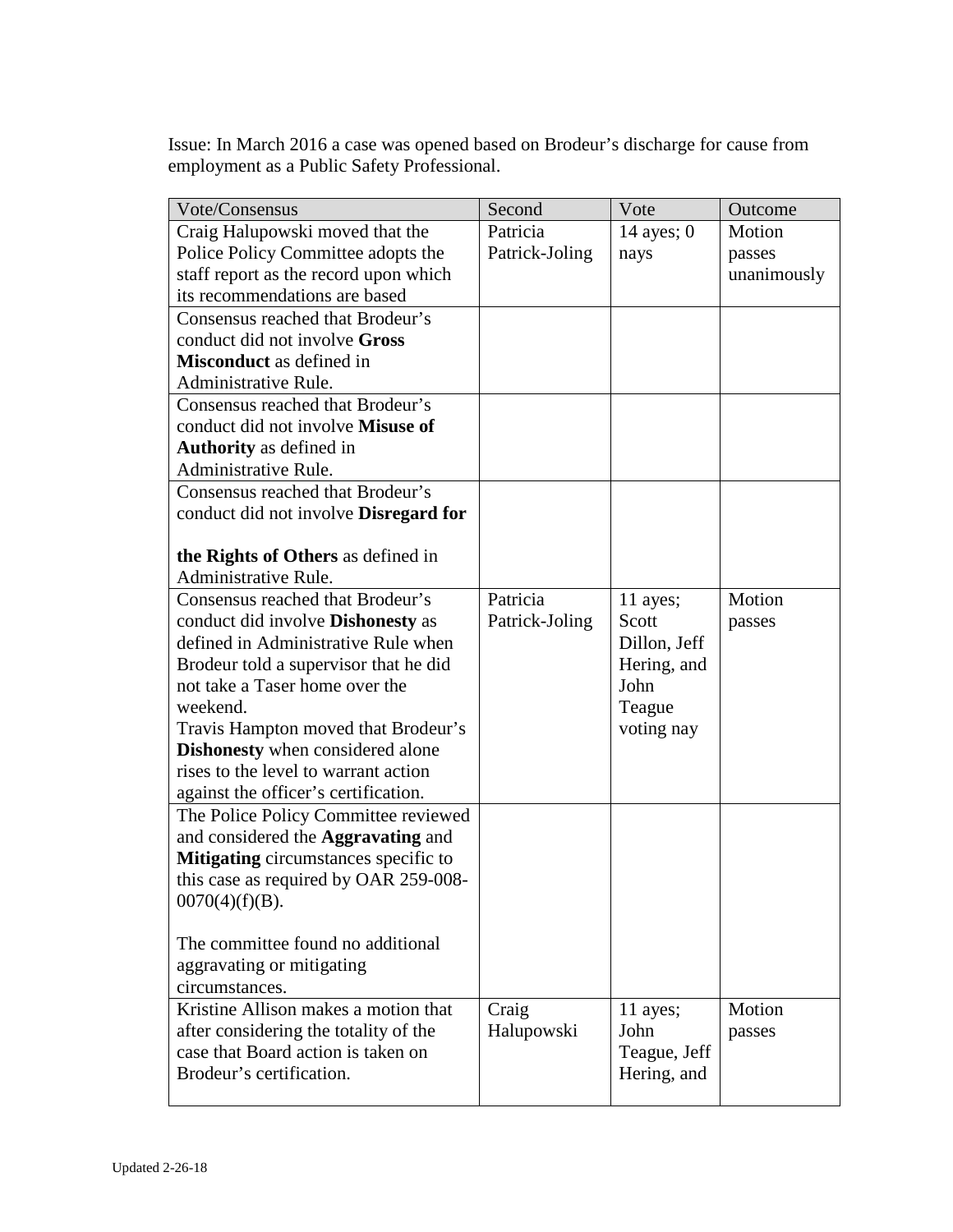|                                          |                | <b>Scott Dillon</b> |        |
|------------------------------------------|----------------|---------------------|--------|
|                                          |                | voting nay          |        |
| Consensus reached that Brodeur's         |                |                     |        |
| conduct impacts his ability to be        |                |                     |        |
| employed as a public safety              |                |                     |        |
| professional in Oregon.                  |                |                     |        |
| Craig Halupowski moved that              | Patricia       | $10$ ayes;          | Motion |
| Brodeur's <b>Dishonesty</b> warrants for | Patrick-Joling | Chris               | passes |
| ineligibility for 10 years.              |                | Davis,              |        |
|                                          |                | Kristine            |        |
|                                          |                | Allison,            |        |
|                                          |                | Scott               |        |
|                                          |                | Dillon, and         |        |
|                                          |                | John                |        |
|                                          |                | Teague              |        |
|                                          |                | voting nay          |        |

# **18. \*Miller, Nicholas DPSST # 51590 – Formerly Employed with the Eugene Police Department; Complaint**

Presented by Kristen Hibberds

Issue: On December 4, 2017, DPSST received a complaint alleging misconduct by Nicholas Miller, who had been employed with Eugene Police Department, but is not currently employed as a public safety official in Oregon.

Because these complaints involve an officer who is no longer employed with the agency, they are being presented to the Policy Committee for review and determination of next steps in accordance with OAR 259-008-0070(4) $(c)$ (B).

The complaint was presented to the Police Policy Committee for review.

*Consensus reached that the information contained in the complaint does not warrant further action and no further action should be taken.* 

## **19. Department Update**

Presented by Eriks Gabliks

The changes approved to the Basic Police Course (Phase 1) were reviewed and approved by the Board at its meeting last month. The changes will be implemented with the Basic Police class starting in April. The Phase 2 work group is being formed and staff will begin working with them to review, update, and propose changes for your consideration.

DPSST was asked to give an update on changes made in the criminal justice professional standards program to a joint meeting of House and Senate Judiciary Committee in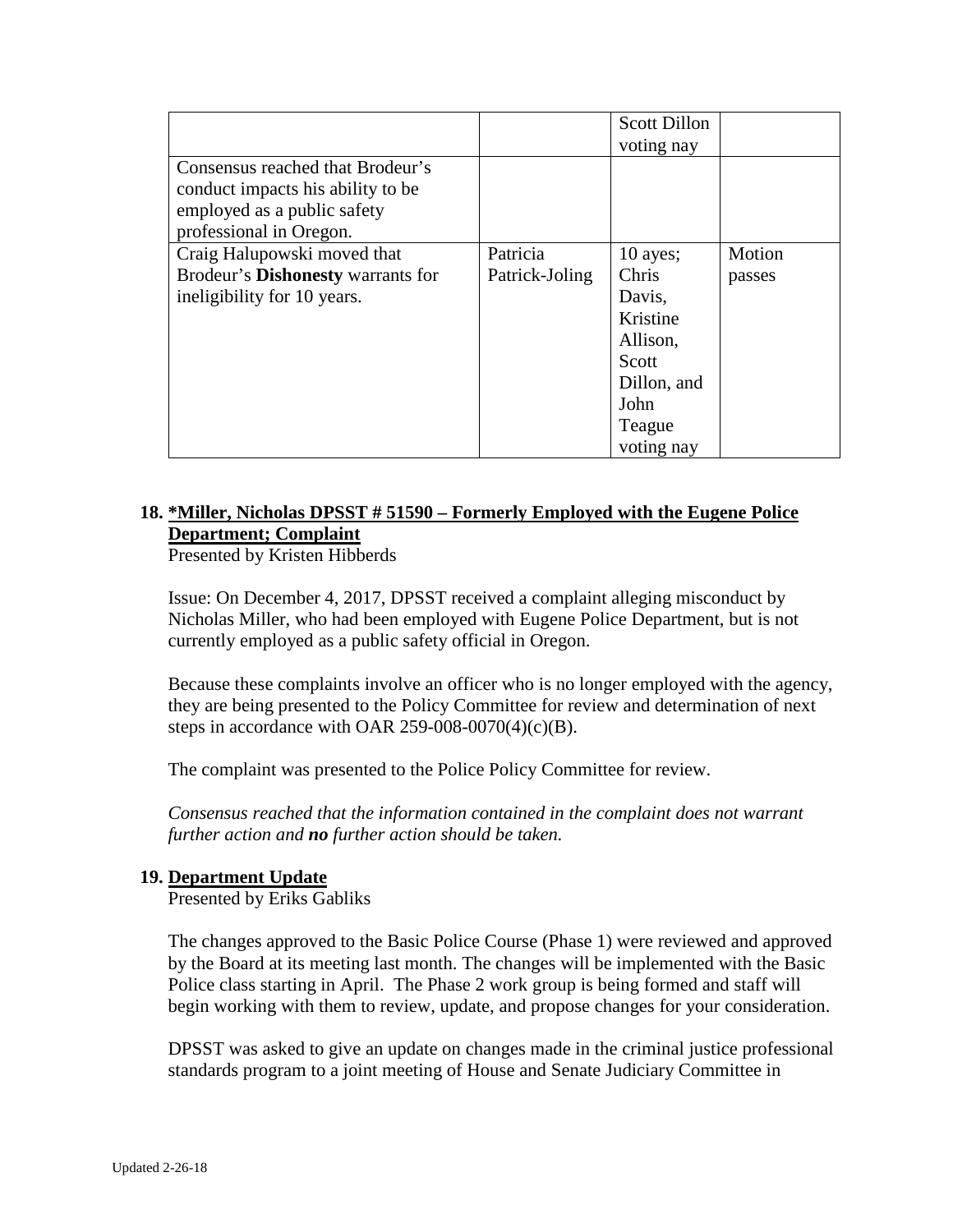January. Board Chair Sheriff Jason Myers, Professional Standards Division Director Linsay Hale, and I participated in the presentation.

During the 2018 session, DPSST has requested funds for five additional basic police and one additional basic corrections class. DPSST has also provided assistance and testimony on a bill (HB 4056) that was introduced to provide tuition assistance to children of fallen public safety officers (police, corrections, parole and probation, fire, etc.) who desire to attend college.

<https://olis.leg.state.or.us/liz/2018R1/Downloads/MeasureDocument/HB4056>

DPSST is working on its 2019-2021 Agency Request Budget. Enrollment to address retirements will be a primary focus of the agency. DPSST will also request funds to address infrastructure issues as the campus is getting close to twelve years old and items are starting to wear out. DPSST is also discussing with the Oregon Department of Corrections a request to return basic training for newly hired DOC officers to the Academy.

Academy enrollment continues to be strong. The largest numbers are in the basic police course where the statewide estimate is that 1,000 officers (20%) are eligible to retire over the next three years. The Basic Corrections class also continues to see strong numbers. DPSST plans to begin a new Basic Police class every month for the next three years, if warranted, and funded by the legislature, to meet the hiring and training needs of our statewide partners. The February class started with 40 and we have 36 enrolled for March and anticipate that will fill with 40 within the next few days. We are loading students into April which already has 24 enrolled as of this week.

DPSST is working with a group of chaplains who are developing a class specifically for public safety chaplains. The closest class is in Washington and is high demand which means slots for Oregon chaplains are limited. The chaplains group will develop and deliver the class for public safety chaplains who support law enforcement, fire, EMS, and 9-1-1 centers, their staff, and their customers. DPSST will host the class at the Academy free of charge and offer meals and lodging as well.

DPSST's leadership team recently completed a statewide listening tour that focused on its criminal justice partners. This was done because there are so many changes occurring in both standards and training for police, corrections, parole and probation, and 9-1-1 that the specific focus was necessary. More than 80 of the 208 criminal justice agencies DPSST attended. More than 150 attendees participated. The feedback was very good with a common theme statewide regarding increased communications from DPSST to agencies while their students were in the Academy. There was also feedback regarding updating the supervision and middle management training courses.

DPSST has funds available through the Oregon Health Authority to assist with deliver of classes specifically for public safety personnel responding to incidents with people in crisis.